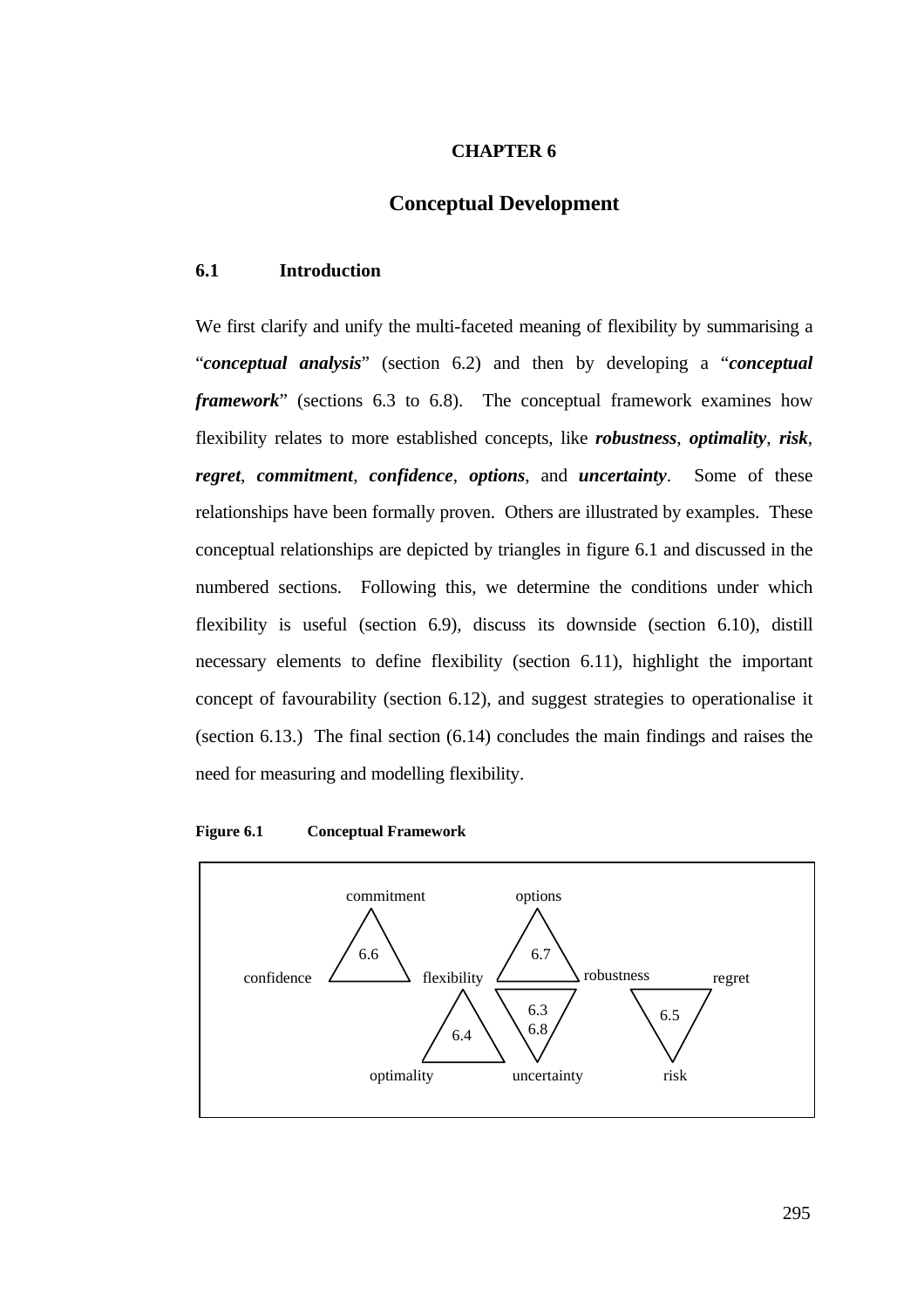# **6.2 Conceptual Analysis**

One way of understanding a concept is through word association. Evans' (1982) so-called *conceptual analysis of flexibility* involves a semantic assessment of related words. We briefly describe those words which share the closest meanings with flexibility: adaptability, elasticity, liquidity, plasticity, robustness, resilience, and versatility.

*Adaptability* is the ability to respond to *foreseen* changes, while flexibility is the ability to respond to *unforeseen changes* (Eppink 1978, Evans 1982). Adaptability is necessary but not sufficient to provide flexibility. *Elasticity* is similar in the context of return to a normal state. *Liquidity*, meaning the ease of conversion, is also a kind of flexibility, being the ease of transition from one time period to a desired position in the next period (Jones and Ostroy, 1975). In this sense, flexibility as defined by Goldman (1974) is the capacity of a portfolio to furnish a variety of consumption plans. Both plasticity and flexibility denote some form of malleability. While *plasticity* denotes the ability to *maintain* a state, flexibility, in addition, embraces the ability to influence successfully a *transition* to other states. *Robustness* and *resilience* are closely related; the former refers to the ability to satisfactorily *endure* all envisioned contingencies while the latter refers to the ability to *absorb* or *accommodate* unforeseeable shocks and discontinuities. Hashimoto (1980) and Hashimoto et al (1982) make use of robustness in water resources planning. By far the closest resemblance to flexibility is captured in the word "versatility." *Versatility* is sought as a hedge against state changes, and as such, is optimal for an infinite sequence of decisions (Bonder, 1979).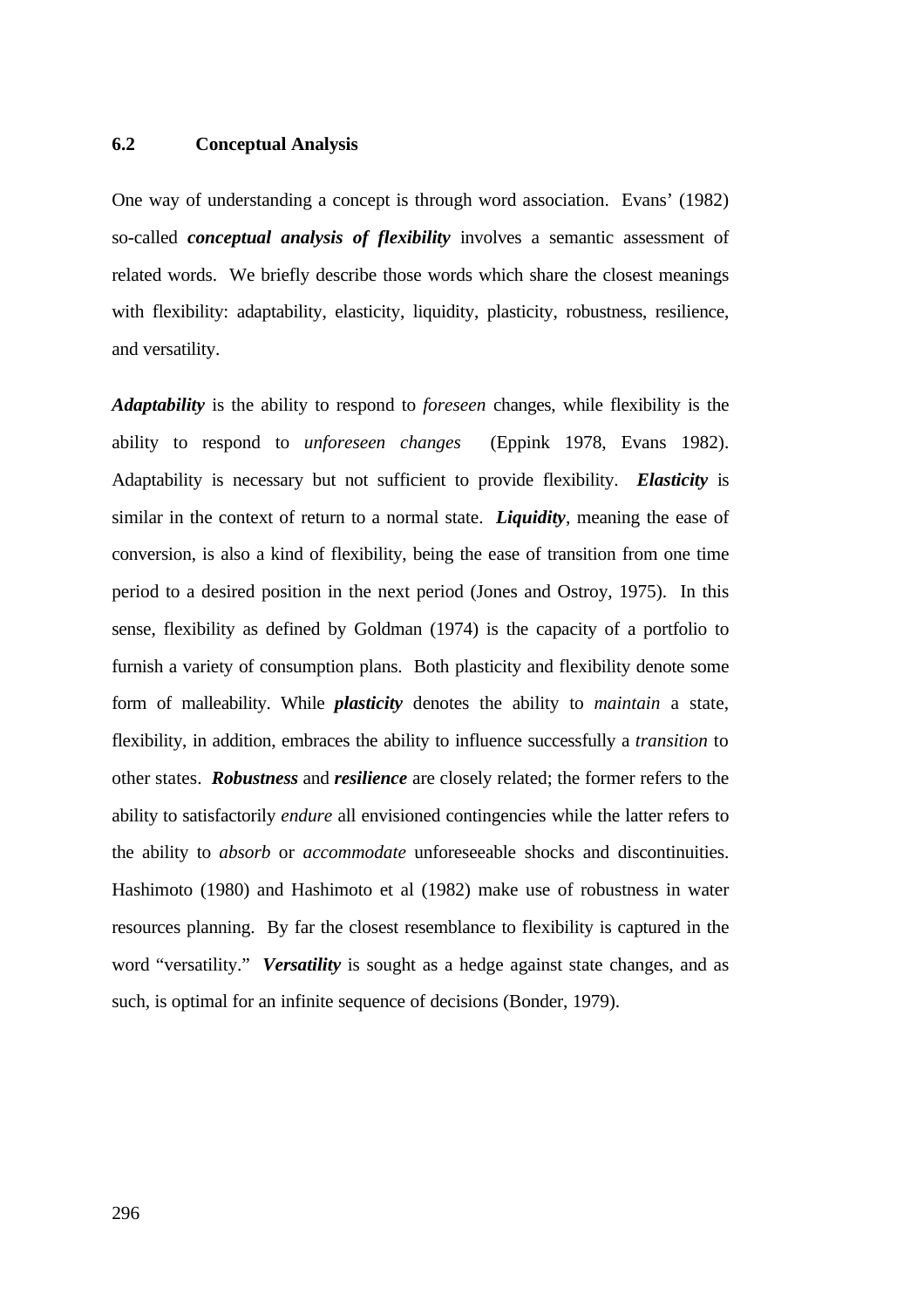# **6.3 Flexibility and Robustness**

# **6.3.1 Two Types of Flexibility**

Gupta and Buzacott (1988), Mandelbaum (1978), Eppink (1978), and Ansoff (1968) see two fundamental ways of responding to change and uncertainty, which correspond to two types of flexibility. *Active or action flexibility* is the ability to respond by changing or reacting. *Passive or state flexibility*, on the other hand, exists when there is no need to react because of immunity, insensitivity, or tolerance. It is the innate capacity to function well in more than one state and thus possible to ignore changes. We refer to the second type of flexibility as *robustness*. This dichotomous interpretation of flexibility is summarised chronologically in table 6.1.

| <b>Source</b>                | <b>Flexibility</b>                                                                                                                                                                                          | <b>Robustness</b>                                                                                                                             |
|------------------------------|-------------------------------------------------------------------------------------------------------------------------------------------------------------------------------------------------------------|-----------------------------------------------------------------------------------------------------------------------------------------------|
| Gupta and<br>Buzacott (1988) | SENSITIVITY: the degree of a<br>change tolerated before a<br>deterioration in performance takes<br>place. The higher the degree of<br>tolerable change, the less sensitive<br>the system is to that change. | STABILITY: the maximum size of<br>a disturbance for which the system<br>can still meet the performance<br>targets via some corrective action. |
| Mandelbaum<br>(1978)         | ACTION: the ability to respond to<br>change by taking appropriate action                                                                                                                                    | STATE: the innate capacity to<br>function well in more than one state                                                                         |
| Eppink (1978)                | ACTIVE: the response capacity of<br>the organisation                                                                                                                                                        | PASSIVE: the possibility to limit<br>the relative impact of a certain<br>environmental change                                                 |
| Ansoff (1968)                | <b>INTERNAL</b>                                                                                                                                                                                             | <b>EXTERNAL</b>                                                                                                                               |

**Table 6.1 Flexibility and Robustness**

Mandelbaum (1978) observes that *action flexibility* is only needed when we have less than perfect information. It is acquired by taking appropriate action after the change takes place to take advantage of the new state. This kind of flexibility is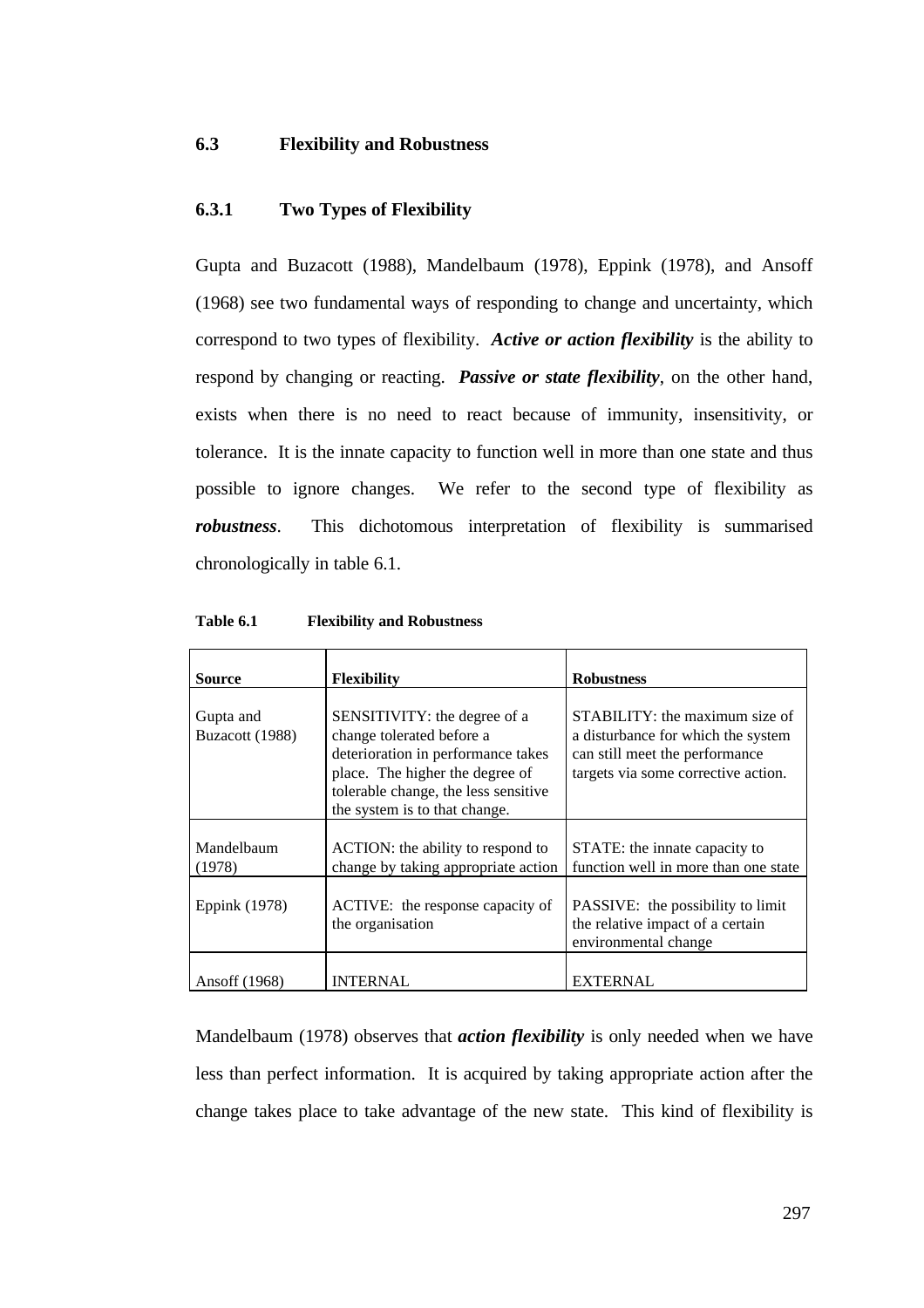only desirable when there is uncertainty about what actions to take and useful if that uncertainty is reduced.

*State or passive flexibility*, on the other hand, already exists in the new state when the change takes place. Therefore it is not necessary to learn about the present state. This built-in flexibility is analogous to prevention rather than cure. A system's ability to cope with changes is robust if it is independent of the choice of future actions. In other words, it is able to continue functioning despite the change.

These two types of flexibility agree with the conceptual analysis of Evans (1982). Flexibility is the inherent capability to *modify* a policy to *accommodate* and successfully *adapt* to such changes, whereas robustness refers to the ability to *endure* such changes.

The main argument against this dichotomous characterisation of flexibility is that it is neither exhaustive nor exclusive. Where flexibility denotes speed of change, diversity of alternatives, or abundance of possibilities, any planning approach to this end readily encompasses both notions of flexibility and robustness and more. The distinction between passive and active forms of flexibility becomes less clear when used simultaneously. In other words, a person may choose to be both flexible and robust or maintain a system that is robust overall but containing flexible elements. As flexibility and robustness are so closely related, we investigate the meaning of robustness in the next sub-section and then compare it with flexibility afterwards.

#### **6.3.2 Robustness**

Robustness is a term in its own right. It has several definitions. In quality control, robust quality represents the *zero defect concept*. In statistics, robust regression refers to *a resistance in the key components of a model to the effects of outlying*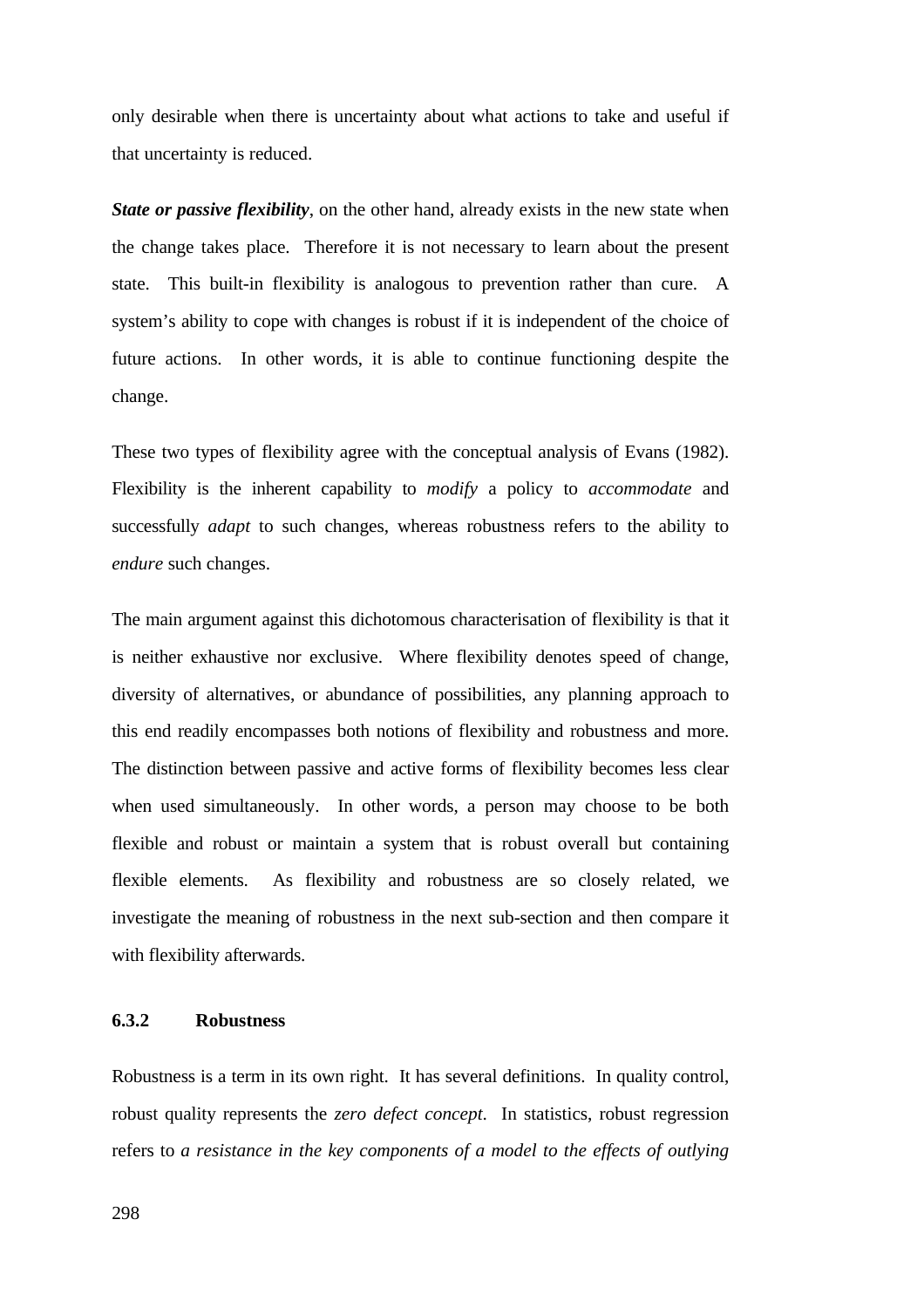*observations*. Robustness to likely errors is *the ability of a procedure to give good results under less than ideal conditions*. Accuracy in problem representation can be increased by model robustness considerations which *reduce the sensitivities of individual variables.*

In the context of systems planning, robustness is a desirable goal. Hobbs et al (1994) define a robust plan as one whose cost varies little with changes in assumptions. Hence, robustness communicates the notions of *predictability* and *stability*. Hashimoto et al (1982) associate robustness *with the probability that the actual cost of the system will not exceed some multiple of the minimum possible cost of a system designed for the actual conditions that occur in the future*. Hashimoto (1980) says that robustness is related to Stigler's (1939) concept of flexibility, i.e. "acceptable over a range." Merrill and Wood (1991) equate robustness with the proportion of possible futures a given plan would be best in. Gupta and Rosenhead (1968) state that it is closely related to the term "adaptability" in the context of the number of irrevocable decisions that must be made now versus the number and diversity of options left open. Paraskevopoulos et al (1991) pose robustness as the (in) sensitivity to different sources of uncertainty which directly translates to testing a plan that is optimal under a given scenario against other scenarios and parameter sensitivities.

Robustness is a necessary pre-requisite of a solution, a result, a model, and a method if it is to be generalisable, reliable, and widely applicable*. Statistical robustness* guarantees that a solution is not vulnerable to error*. Robustness of results* is tested by using alternative methodology. *Model robustness* is tested by using an alternative set of data or by changing parameters. Robustness demonstrates how powerful the method is, how applicable it is, and how well it performs regardless of changes. Other words that are implied by the word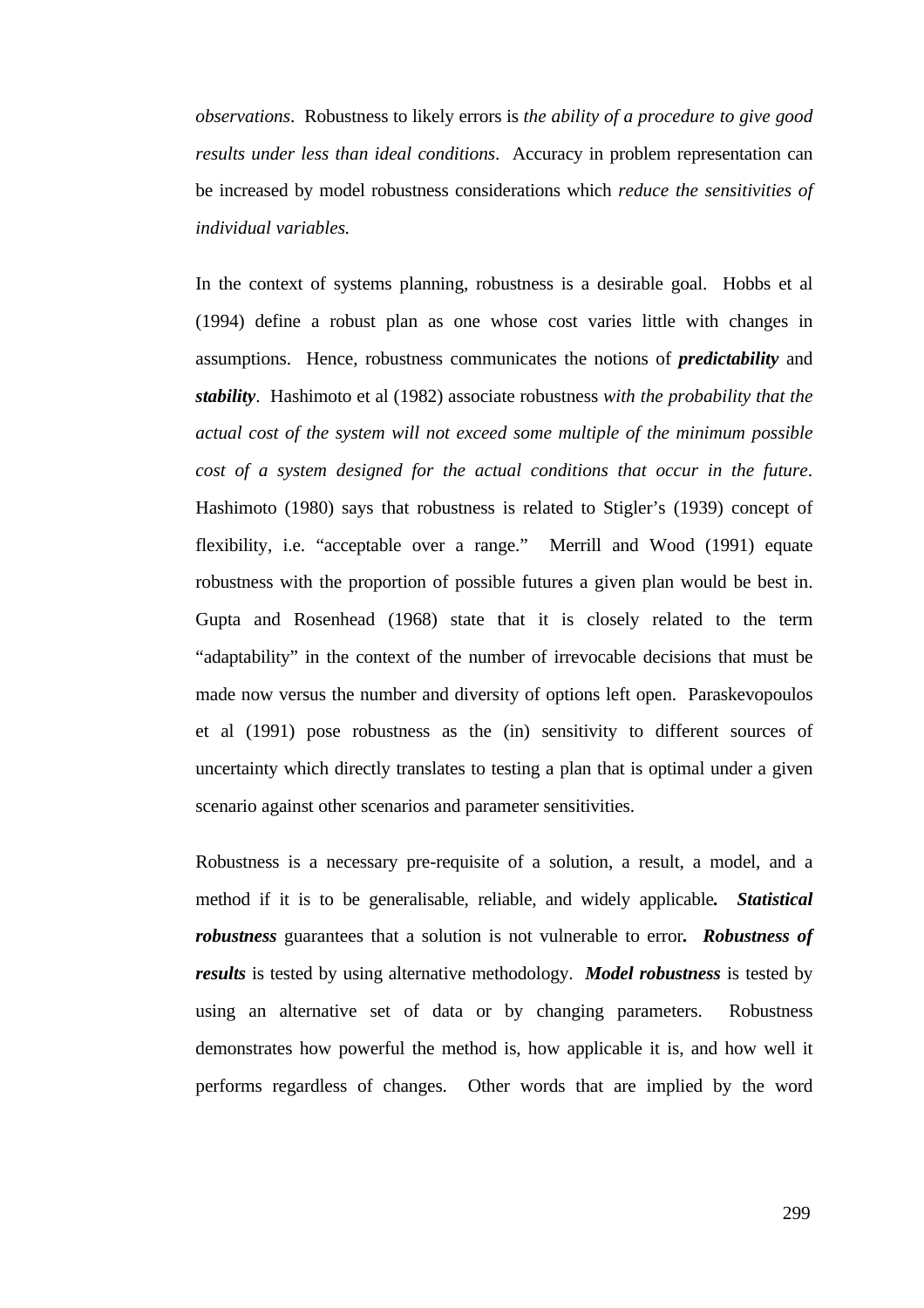"robustness" are *consistency*, *insensitivity*, *tolerance* (of error and change), *longlasting*, *durability*, and *sustainability*.

### **6.3.3 Flexibility versus Robustness**

The words "flexibility" and "robustness" often appear in the same articles and even used inter-changeably as if they mean the same thing. They have also been used to define each other, which causes a common source of misinterpretation. For example, CIGRE (1991) suggest *that flexibility at the planning stage ensures certainty of a robust power system in the future*. Rosenhead (1980) defines robustness *as the useful flexibility preserved by early decisions in the decision sequence*. Pye (1978) defines robustness as *a method of trading off flexibility against expected value*. Hobbs et al (1992) confuse this further by suggesting that *(the pursuit of) flexibility can result in a robust plan that will be satisfactory under a range of possible market and regulatory conditions* even if that plan fails to be best under any one of them.

In general, when we speak of flexibility, we mean *the ability to change by (quickly) moving to a different state, selecting a new alternative, or switching to a different production level*. Robustness, on the other hand, is associated with *not needing to change*. While flexibility is a *state of readiness* such as the ability to react to change, robustness is a *state of being* such as a resistance or an immunity to change. Flexibility and robustness are not opposite or the same, but merely two sides of a coin, corresponding to two ways of responding to uncertainty. We illustrate this distinction in six ways, as follows.

- 1) Characteristics of Electricity Planning
- 2) Functional Requirement of Systems
- 3) Present and Future Costs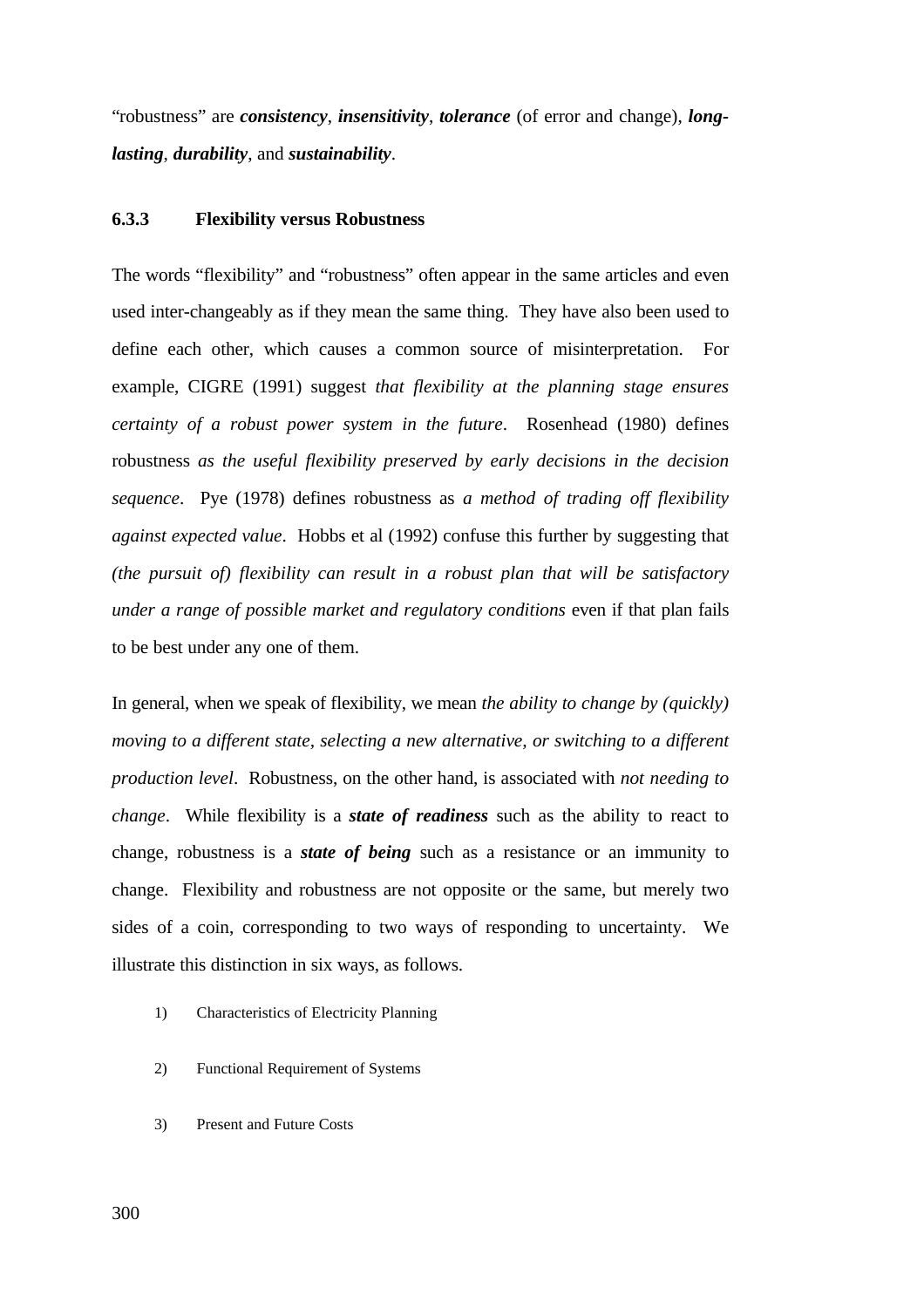- 4) Over and Under Capacity
- 5) Response to Uncertainty
- 6) Feature of Modelling Approach

#### **CHARACTERISTICS OF ELECTRICITY PLANNING**

Future uncertainty necessitates the introduction of more flexibility in the planning of power systems. The resulting plan will not be optimal for a particular future but satisfactory for most of the possible futures. CIGRE (1991) propose two approaches to meet this need: *devise a system sufficiently robust to withstand impacts* or *incorporate flexibility within system development*. Robustness indicates the *overall power system strength to withstand external impacts*. They argue that flexibility is superior to robustness because the latter is no longer adequate when the development parameter variations become too large and that providing robustness becomes too expensive. To support these arguments, it is necessary to trade off cost and optimal performance.

The degree of flexibility varies with different capacity mixes. A diversified portfolio is better equipped to cope with variations in electricity demand because each type of plant represents an open option. This aspect of flexibility is closely related to Stirling's (1994) notion of diversity in energy supply investment as a means to security of energy supply. Diversity in plant mix is measured by the number of different plants according to type of fuel, capacity size, and other characteristics like operating or scrapping lives and load factor.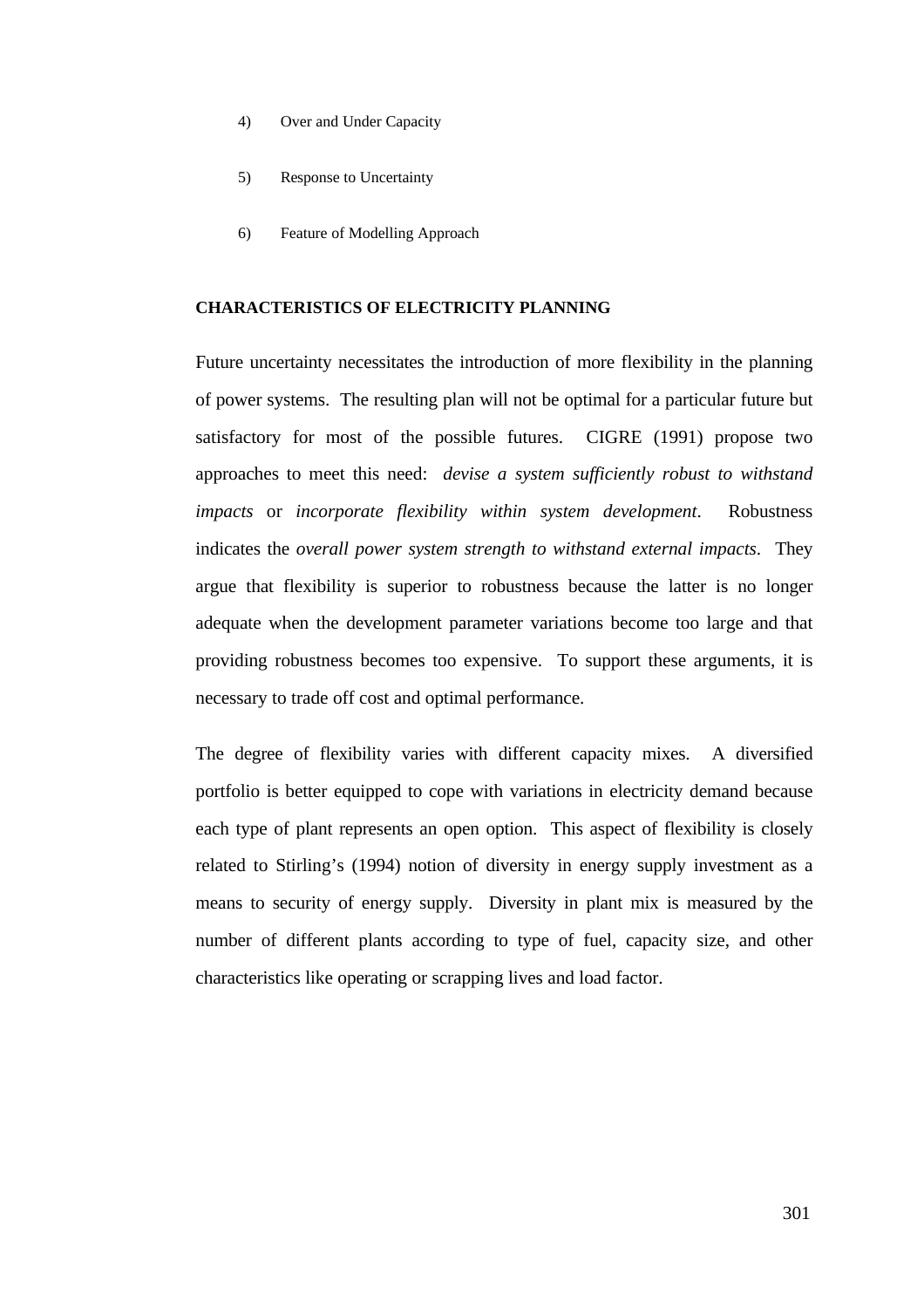#### **FUNCTIONAL REQUIREMENT OF SYSTEMS**

The notions of flexibility and robustness describe two mutually exclusive functional requirements of information or decision support systems. A flexible system is capable of performing many functions, thereby supporting multiple patterns of usage. Robustness, on the other hand, is a preventative, fail-safe, fault-tolerant, or fool-proof characteristic that ensures the system will not crash. A robust programming language has a consistent style to its syntax and semantics, whereas a flexible one can be manipulated to meet different needs.

#### **PRESENT AND FUTURE COSTS**

One of the main differences between robustness and flexibility is that the former infers a *present cost* whereas flexibility implies a *future cost*. Robustness by means of keeping a reserve margin, i.e. over-capacity, contains a present holding cost which will not be eliminated until demand reaches that margin level in the future. This is the opportunity cost of providing flexibility as indicated by the level of idle capacity or the cost of over building.

On the other hand, flexibility is a potential change, reflecting a future cost that has not occurred yet. But the provision of flexibility, that is, the capability to be flexible, may incur a present cost. For example, importing electricity when demand rises implies a future cost, but the option to import in the future implies a present cost.

The use of fixed and variable costs to describe flexibility was first made by Stigler (1939) who proposed that *flexibility increases when resources are transferred from the fixed to the variable*. A firm is more flexible if it is able to incur (variable) costs only when necessary.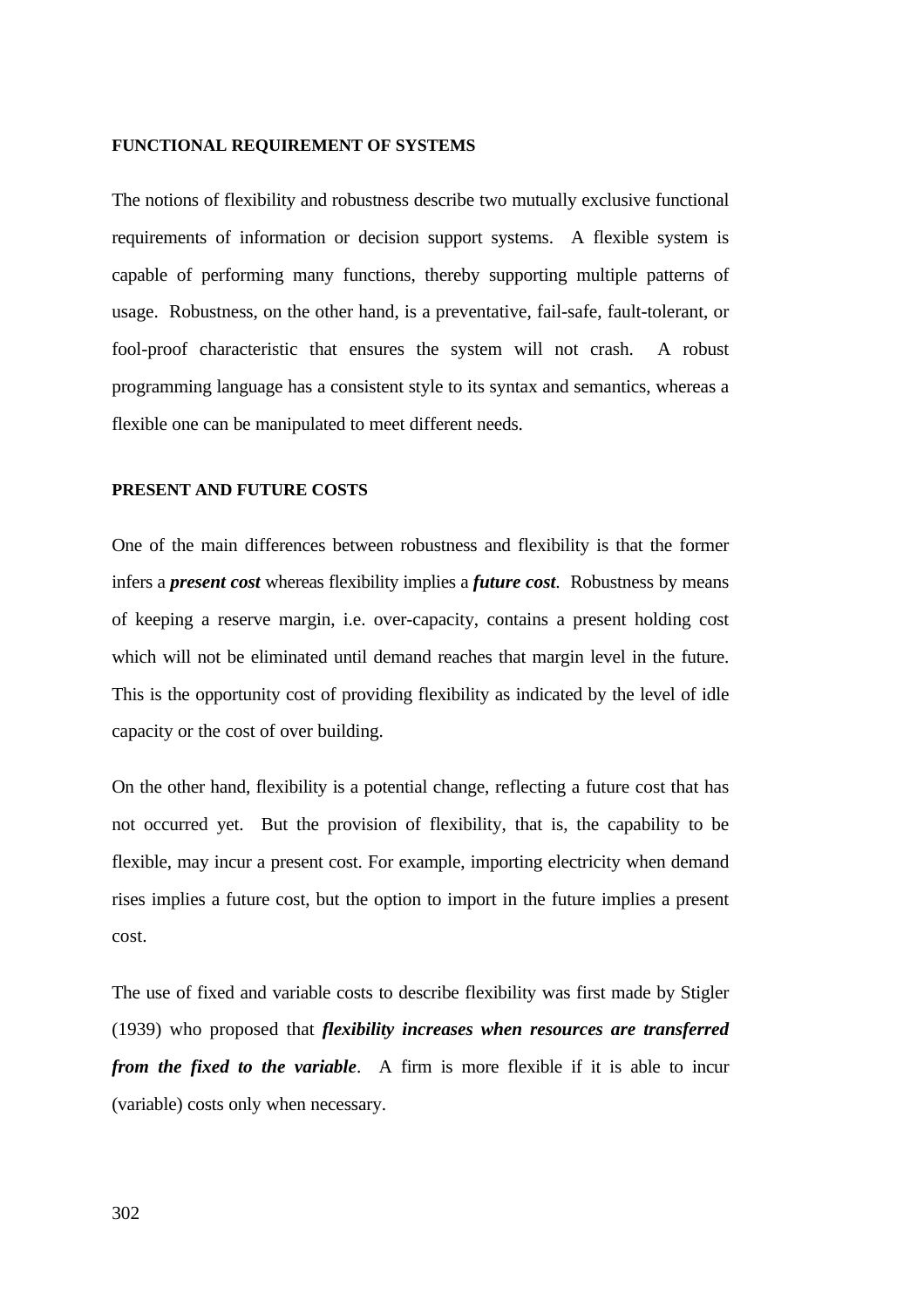#### **OVER- AND UNDER-CAPACITY**

The provision of flexibility implies an opportunity or idle cost usually associated with robustness. The capacity to accommodate future changes is the opportunity cost for under-utilisation (Son and Park, 1987). Reserve margins are typically built into capacity plans to ensure reliability, especially in meeting peak demand. Robustness and flexibility translate into over- and under-capacity to deal with demand uncertainty. To appreciate and quantify this distinction, we perform a separate study in Appendix D.

#### **RESPONSE TO UNCERTAINTY: Uncertainty Reduction vs Adaptation**

Robustness may be associated with *uncertainty reduction*, by minimising surprises. Flexibility, on the other hand, refers to *adaptation*, i.e. we expect there to be surprises to which we can react by changing. In this dichotomy, Gerwin (1993) offers several delivery methods *to cope with uncertainty*, depending on the nature of uncertainty. Although he does not call these two methods by the names of robustness and flexibility, the parallelism is evident from his table on page 406, as reproduced below.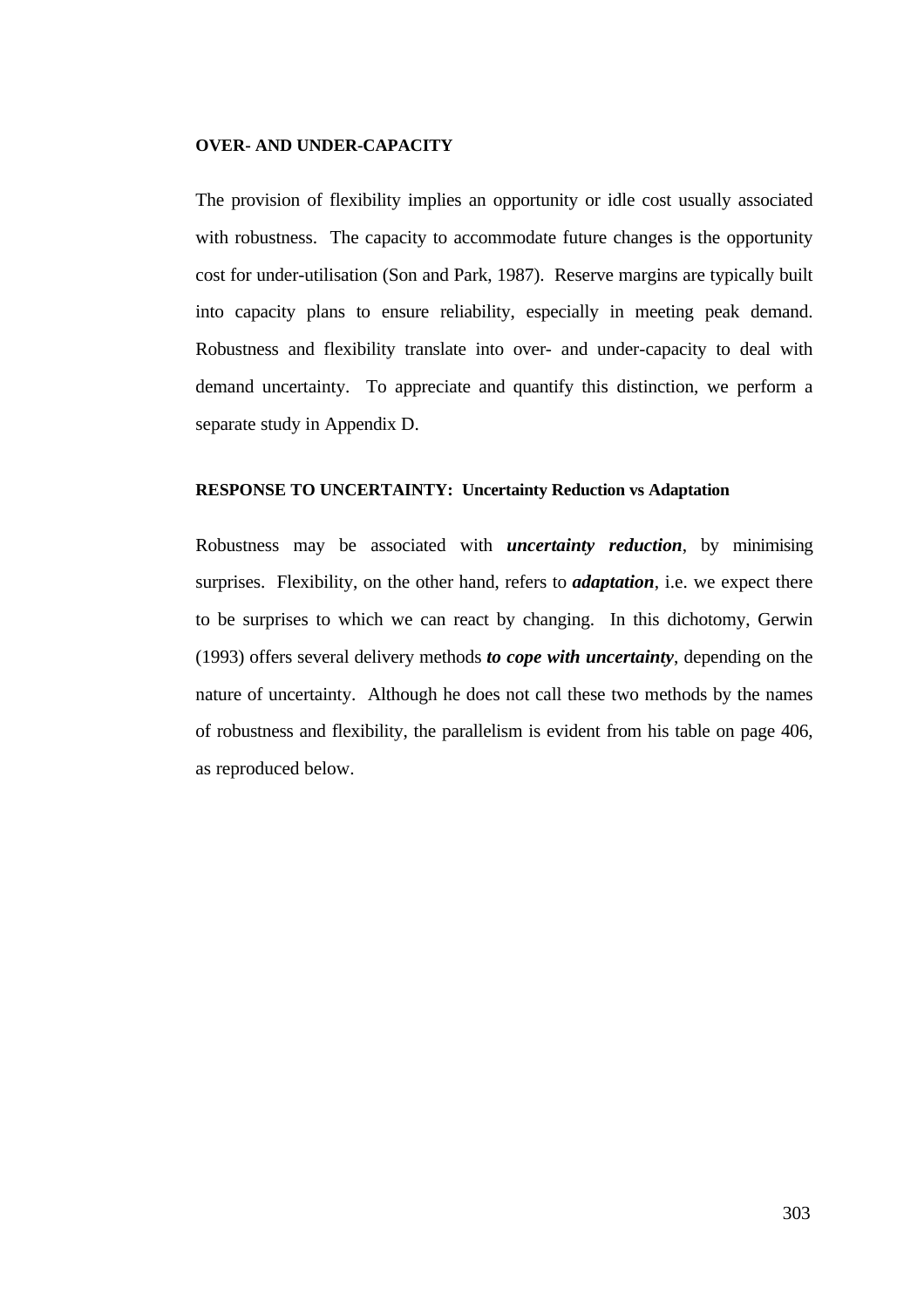| <b>Nature of Uncertainty</b>              | <b>Uncertainty Reduction</b><br><b>Method</b> (robustness) | <b>Adaptive Method</b><br>(flexibility)       |
|-------------------------------------------|------------------------------------------------------------|-----------------------------------------------|
| Market acceptance of kinds of<br>products | Long-term contracts with<br>customers                      | Small setup times, modular<br>products        |
| Length of product life cycles             | Life extension practices                                   | Less hard tooling and<br>backward integration |
| Specific product<br>characteristics       | Cross-functional design teams                              | CNC machines                                  |
| Aggregate product demand                  | Leveling demand                                            | High capacity limits,<br>subcontracting       |
| Machine downtime                          | Preventive maintenance                                     | Redundant equipment                           |
| Characteristics of materials              | Total quality control                                      | Automated monitoring<br>devices, human inputs |
| Changes in the above<br>uncertainties     | Large size                                                 | Re configurable equipment                     |

**Table 6.2 Gerwin's (1993) Methods of Coping With Uncertainty**

In the context of electricity planning, Gerwin's distinction of responses to uncertainty applies to those areas of uncertainty identified in Chapter 2. Table 6.3 suggests some ways to respond to these uncertainties.

**Table 6.3 Response to Areas of Uncertainties in Chapter 2**

| <b>Areas of Uncertainty</b>            | <b>Uncertainty Reduction Method</b><br>(robustness) | <b>Adaptive Method</b><br>(flexibility)     |
|----------------------------------------|-----------------------------------------------------|---------------------------------------------|
| plant economics: cost of<br>production | contracts to stabilise pool<br>prices               | avoid plant with high capital<br>cost       |
| fuel supply                            | diversity of plant                                  | co-firing                                   |
| demand level and growth                | over-capacity                                       | extra production, demand side<br>management |
| technology: lead time                  | plants at different stages of<br>construction       | import or export power when<br>needed       |
| financing requirements                 | back to back contracts                              | minimise commitments                        |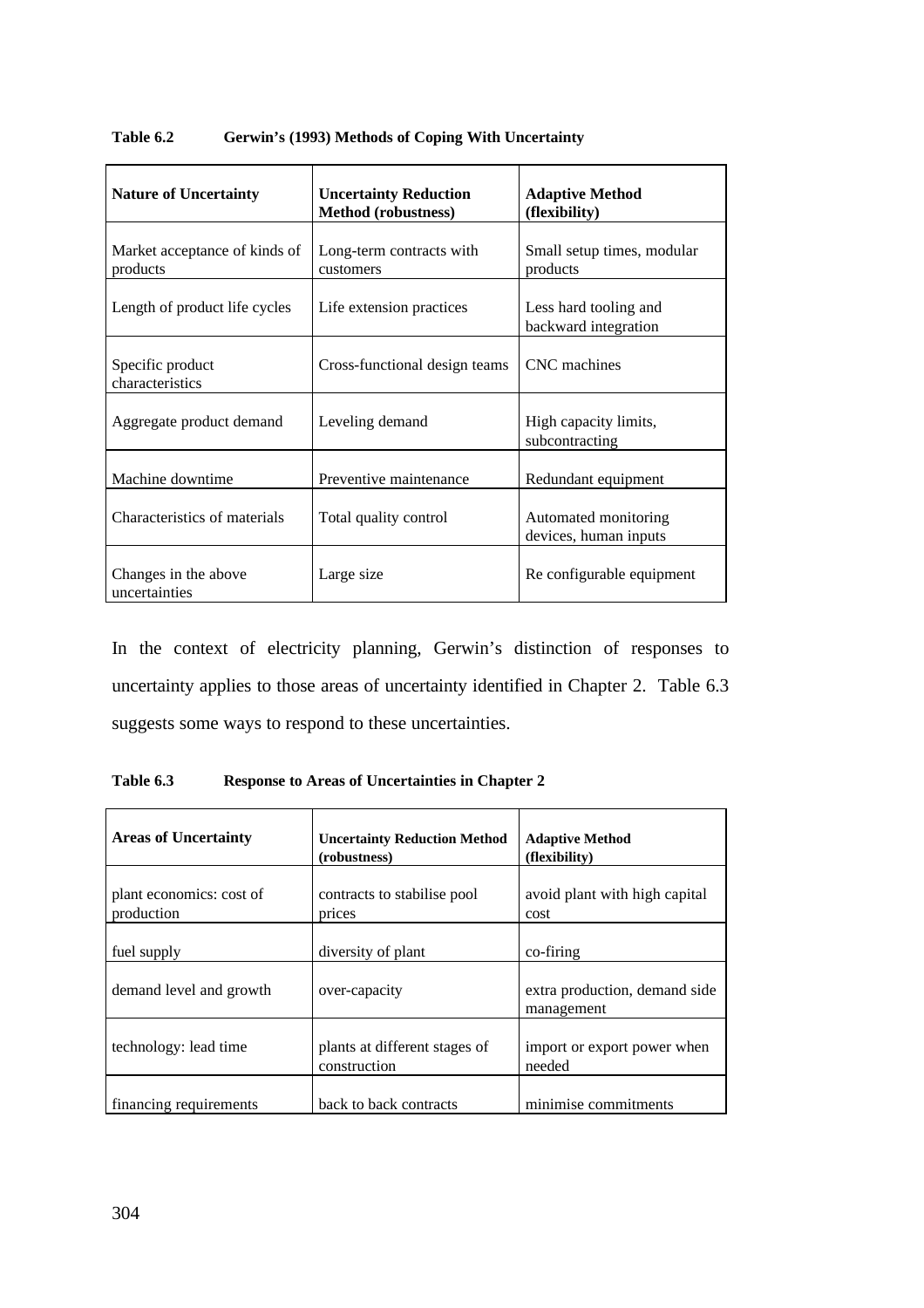#### **FEATURE OF MODELLING APPROACH**

Traditional approaches deal with the uncertainty of meeting demand by forecasting, setting reserve margins based on past volatility of demand, and optimising against this to produce a capacity expansion plan. This method of dealing with uncertainty exemplifies the deterministic and probabilistic approaches, which are oriented towards *robustness*, i.e. *ensuring that the resulting decision or plan is acceptable* with respect to the uncertainties and scenarios considered. Robustness as a means to model completeness depends on the accuracy of the forecast and the extensiveness of scenario, sensitivity, and risk analyses. Robustness does not guarantee that the result will be optimal in the *actual* future, only that it is optimal against the *anticipated* future.

Hobbs and Maheshwari (1990) suggest the use of Monte Carlo Simulation (or *risk analysis*) to assimilate total costs from different sources of uncertainty, *sensitivity analysis* to show the effects of changes in important parameters on a plan, and *scenario analysis* to check how well a plan performs under a particular future. These three types of analyses are different ways to show how applicable the object is without having to change it, i.e. robustness. *Robustness analysis* is a confusing term as it has been coined by Rosenhead (1989) to describe a heuristic in soft systems methodology (SSM), which is a problem structuring method to determine the sequence of decisions that would maximise future flexibility. In modelling terminology, however, robustness analysis refers to an analysis of robustness by means of the above techniques or by statistical tests.

*Flexibility*, on the other hand, is a measure of *contingency* against uncertainty. In this sense (of Knight, 1921), only the area of uncertainty is identifiable, as the uncertainty itself is unquantifiable. Techniques based on structures similar to *decision trees*, such as *decision analysis*, *contingent claims analysis*, and *stochastic dynamic programming*, have been used in valuing flexibility with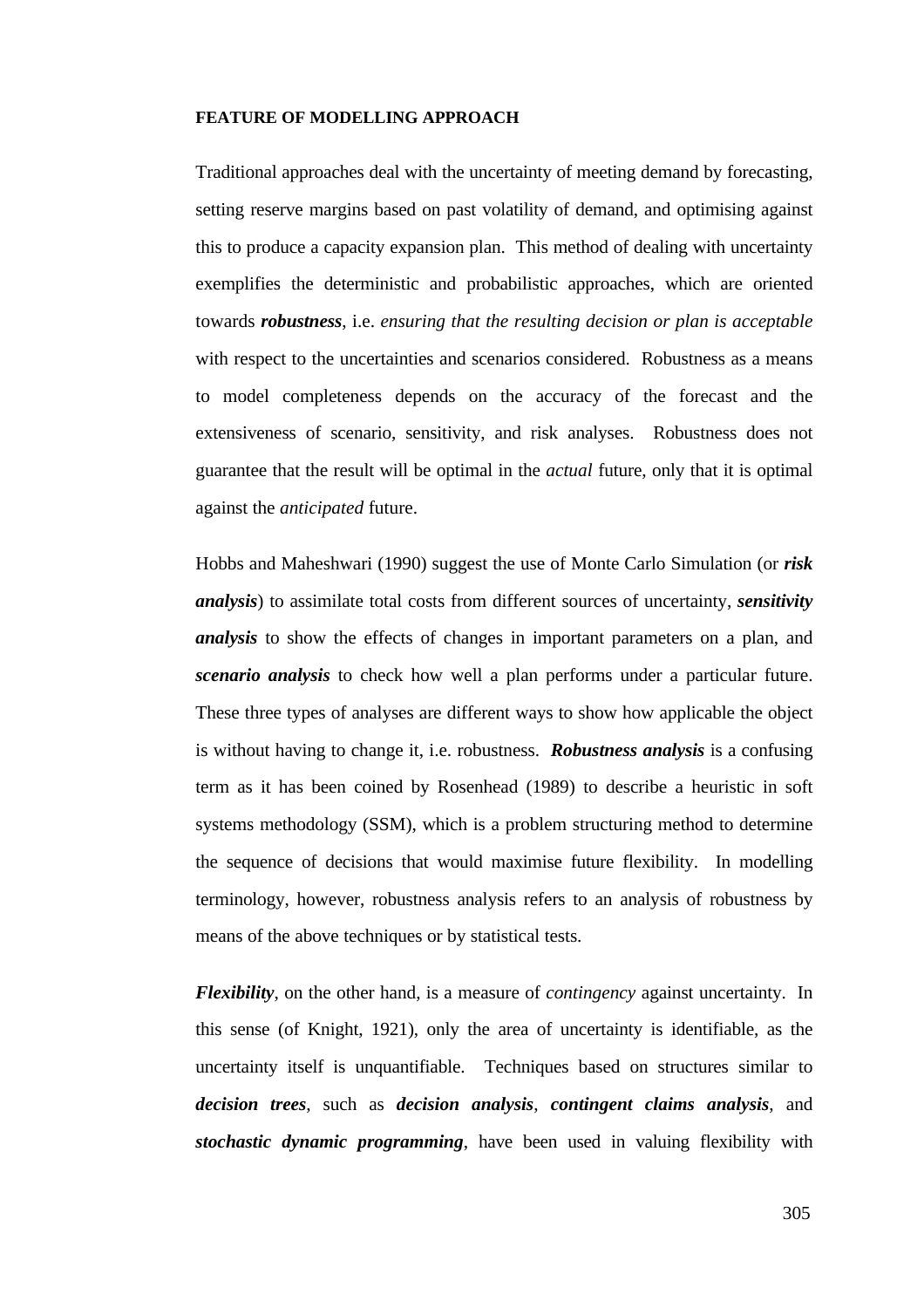respect to *uncertainty* and *contingency* (Dixit and Pindyck 1994, Kogut and Kulatilaka 1994, Smith and Nau 1990, Triantis and Hodder 1990, Trigeorgis and Mason 1987, and others.) Flexibility, in this sense, is a feature of the modelling approach, i.e. capable of representing uncertainty, choices, and contingency.

#### **6.4 Flexibility versus Optimality as a Decision Criterion**

The expected utility model follows the principle of optimisation, that is, maximising the expected utility to achieve the most desirable outcome. In environmentally dynamic situations, Heimann and Lusk (1976) argue that flexibility offers a better model than expected utility. In situations with multiple periods, uncertain availabilities of alternatives, and uncertain occurrences of states of nature, maximising the probability of achieving a pre-selected output level rather than expected value is a more feasible and sought after goal. When the decision maker does not have full confidence in the model, Mandelbaum (1978) argues that *flexibility is preferred to optimality*.

The well established operational research criterion of optimality is often unacceptable in practice. Profit maximisation or cost minimisation disregards or distorts situations in which different objectives are not commensurate. In response to these issues, Rosenhead et al (1972) consider selecting an initial decision that leaves as many options open in the future as possible, rather than immediately seeking the course of action that will lead to the highest payoff.

#### **6.5 Robustness, Risk, and Regret**

The use of risk as a surrogate for uncertainty is seen in the utility theory of risk attitudes, risk profiles, and risk preferences. Montenegro (1978) develops a *flexibility preference model* based on parallel relationships between risk and flexibility, e.g. whereas risk relates to returns, flexibility relates to costs. He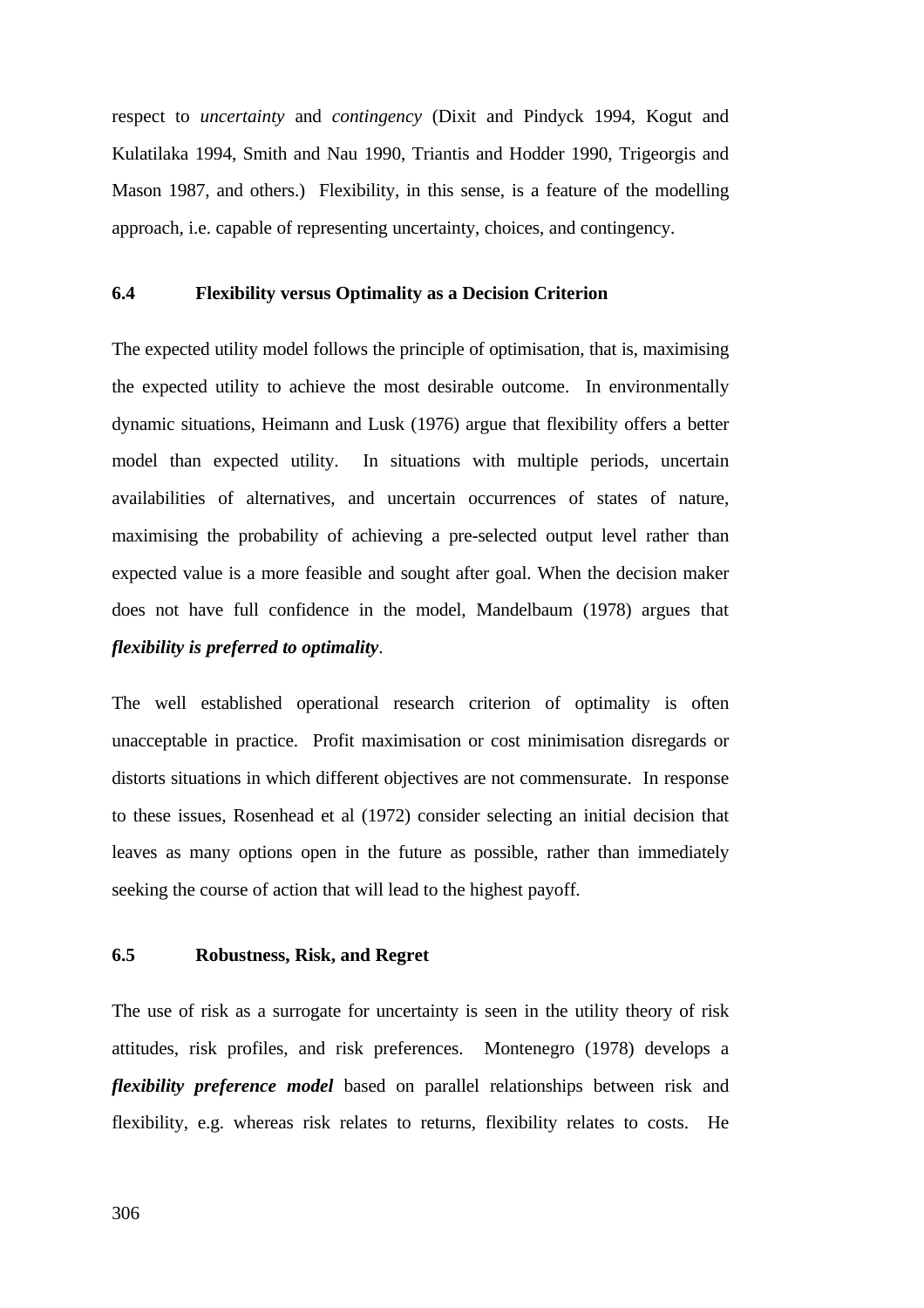defines flexibility as *the management and engineering margins implemented in a system to cope with the uncertainties of its system requirements*. Increased flexibility maximises the expected risk utility function of the decision maker. He applies this flexibility preference theory to a telecommunications system, which shares similar traits with energy systems, e.g. capital intensiveness, long planning horizons, and heavy infrastructural investments. He constructs flexibility profiles as opposed to risk profiles. The resulting system is robust because of the margins set in place, i.e. the system need not change.

Risk is sometimes regarded as a negative consequence of uncertainty, such as the hazards to which an electricity company is exposed. [A more common understanding is given by Knight (1921) and discussed in Chapter 2.] Merrill and Wood (1991) proposes two measures for this type of risk: *the likelihood of making a regrettable decision* (which they call *robustness*) and *the amount by which the decision is regrettable*. Concurrently, Merrill and Wood also advocate robustness as a way to manage risk. Robustness is defined as a measure of *the safety or lack of risk of a decision*. A plan is robust if it represents a reasonable trade-off with 100% probability or for all possible values of uncertainties. A robust plan is one which could be selected from every future, no matter how the uncertainties turn out. The above analysis shows that robustness, risk, and regret are closely related.

One way to reduce risk is to select a course of action that minimises future regret. Minimax regret, otherwise known as the Savage criterion, follows the decision rule of selecting the path of least regret. Regret is defined as the opportunity cost of an action, i.e. the assessment of a lost or foregone opportunity made in hindsight. For some individuals, regret or remorse ranks high in terms of emotional distress. The relationship between risk, regret, and robustness is further supported by the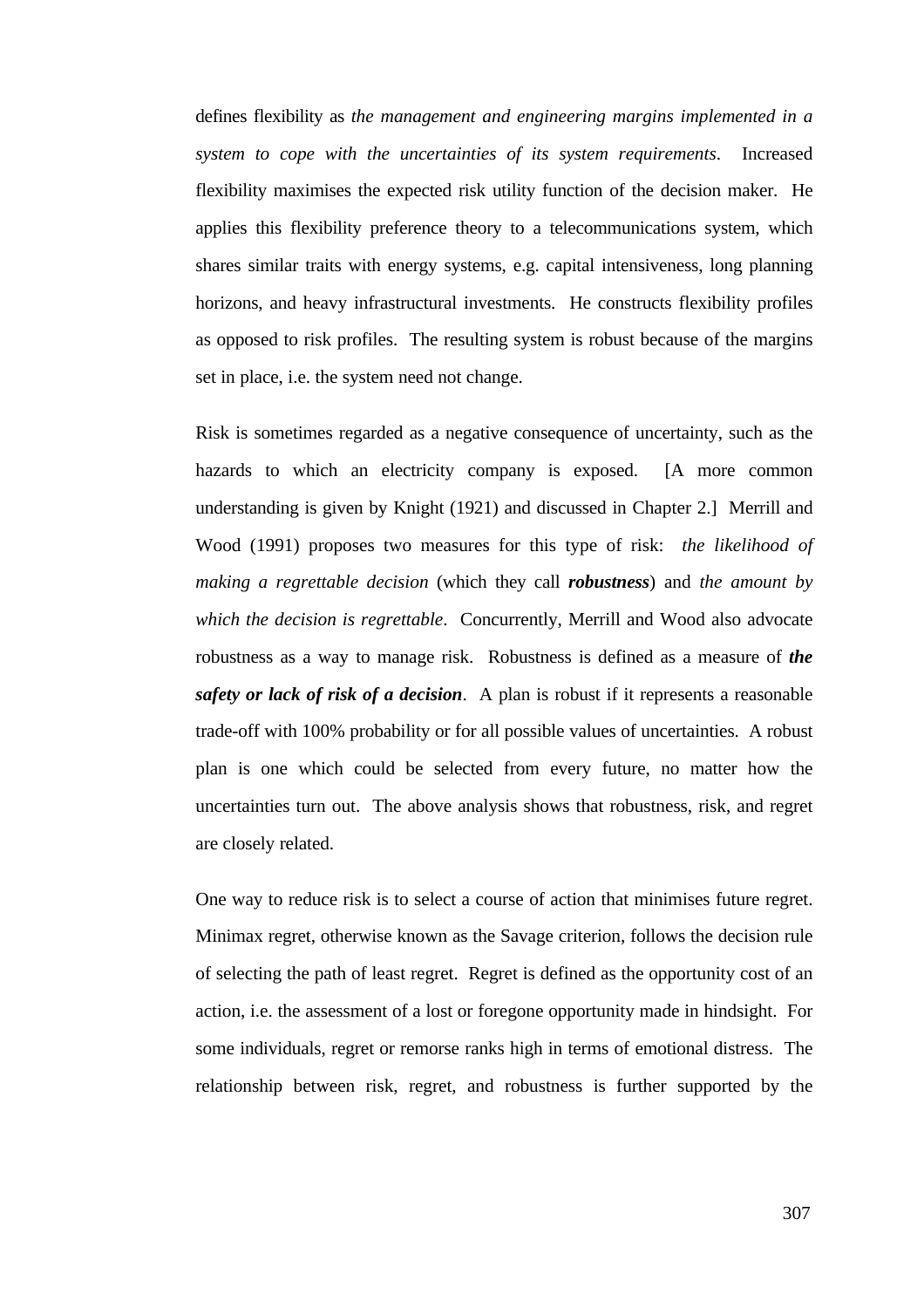robustness definition of Gerking (1987): *a robust decision is one for which elements will not have to be regretted*.

## **6.6 Commitment, Confidence, and Flexibility**

Commitment, confidence, and flexibility are also related in a similar fashion. If a decision maker is unsure about his preferences and also not confident of his model, then he will be reluctant to commit himself to a course of action. In this case, he would seek flexibility, for instance, by delaying the decision until he gets more information or by limiting the degree of his commitment. By reducing commitment, he increases his flexibility, i.e. *the ability to select another course of action*.

Commitment refers to the "bindingness" of a contract. A commitment becomes a liability when it is no longer needed. A commitment contains an irreversible element which prevents one from undoing the situation or choosing a different course of action easily. Once a person has committed to a course of action, he gives up the opportunity to wait for new information that might affect his decision, as he can no longer take advantage of this information.

Mandelbaum (1978) and others observe the relationship between a decision maker's confidence and his commitment. Confidence is a measure of the subjective certainty the decision maker has in his preferences, his perception of the future, and other specifications of the model. However, no one has subsequently made the link between commitment and flexibility.

We propose that flexibility also describes the quality or degree of commitment to an existing course of action, i.e. the degree of reversibility or opting out. Similarly, the amount of desired flexibility varies directly with the amount of uncertainty perceived by the decision maker, such as his confidence in the model, sureness of his own preferences, and his willingness to commit.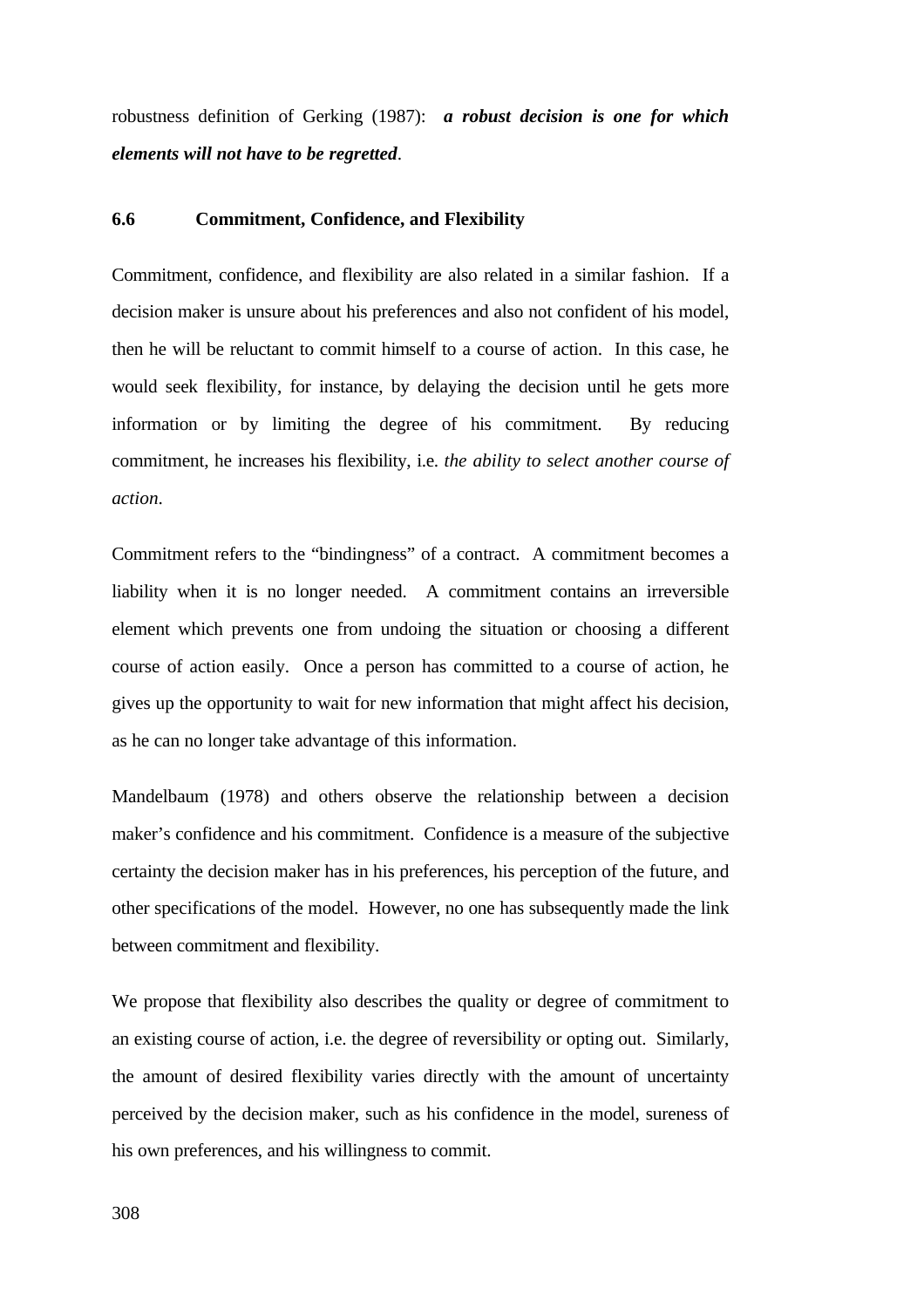Kreps (1979) asserts that the decision maker's preference for flexibility is increased when he is unsure about his preferences. Being unsure is equivalent to lacking confidence. Mandelbaum and Buzacott (1990) show that flexibility compensates for model unease or lack of model confidence. Someone who is unsure is less likely to commit himself than one who is sure. Jones and Ostroy (1984) observe that the variability in a decision maker's beliefs is directly related to the amount of flexibility he desires. A decision maker who is unsure is more likely to retain some flexibility than one who is sure about his preferences. Similarly, a person with minimal commitment, i.e. few and breakable obligations, has more flexibility than one with more responsibility. The following relationship can be deduced from the above analysis: *lack of confidence reduces the desire for commitment and increases the preference for flexibility*.

## **6.7 The Right But Not the Obligation**

The two types of flexibility correspond to two basic ways of responding to uncertainty. Passive flexibility or robustness allows uncertainty to be ignored, that is, insensitivity to external stimuli. It need not respond or change. Active flexibility refers to the ability to change. These are incorporated in the finance definition of options, i.e. *the right (ability) but not the obligation (need) to transact (change).*

In finance, an option is defined as *the right to purchase or sell the underlying asset at a specific price with the right lasting for a specific time period*. The right can be interpreted as the ability or capability to change, which defines action flexibility, i.e. the ability to respond to change by changing. Hirshleifer and Riley (1992) maintain that remaining flexible is like buying an option as to what later action will be taken: *the more flexible position chosen, the greater is the value of the option*. This relationship suggests that techniques based on option pricing theory, e.g. contingent claims analysis, can be used to assess flexibility.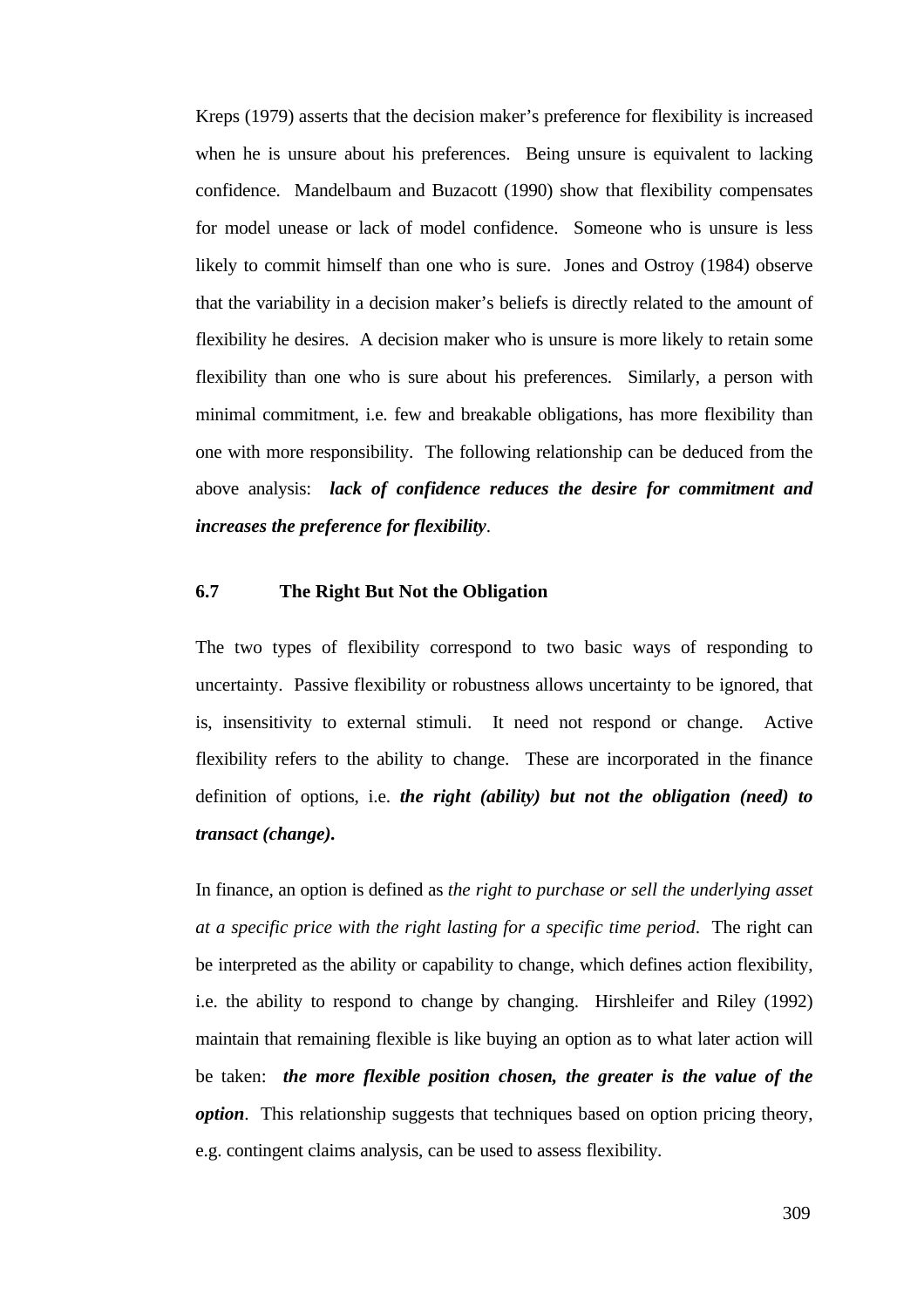In the options framework, it can be shown that the value of managerial flexibility is greater in more uncertain environments and in periods of higher interest rates (higher opportunity cost) and investment opportunities of longer duration. Volatility and risk are surrogate measures of uncertainty, and Tomkins (1991) states that the greater the risk (or volatility), the higher the option value. The more volatile the underlying market, the riskier it is. The riskier the market, the greater the value of the option. Just as volatility determines the option value, we can expect uncertainty to determine the value of flexibility.

The traditional net present value (NPV) rule of investing in a project when the NPV of its expected cashflows is at least as large as its cost ignores the opportunity cost of making a commitment now and giving up the option of waiting for new information. NPVs do not take into account the considerable uncertainty, irreversibilities, and possibility of postponement associated with these investment decisions. Instead of using the NPV rule, Dixit and Pindyck (1994) advocate the options approach for more accurate analysis (and explicit consideration of flexibility, which they have narrowly defined as postponement of decisions).

In electricity generation, analysis of flexibility using the notion of options is explored by Yamayee and Hakimmashhadi (1984). What needs further development is the existence of such options, e.g. legal contracts allowing the postponement or cancellation of new plants without great penalty. The UK Electricity Supply Industry is just beginning to see some variations in contractual arrangements, although most new ventures are still completely hedged in "back-toback" supply and fuel contracts. These completely hedged contracts reflect the *robust* rather than the *flexible response*. The Regional Electricity Companies' entry into the electricity generation business is a form of *strategic flexibility*, as is the investment of CCGTs.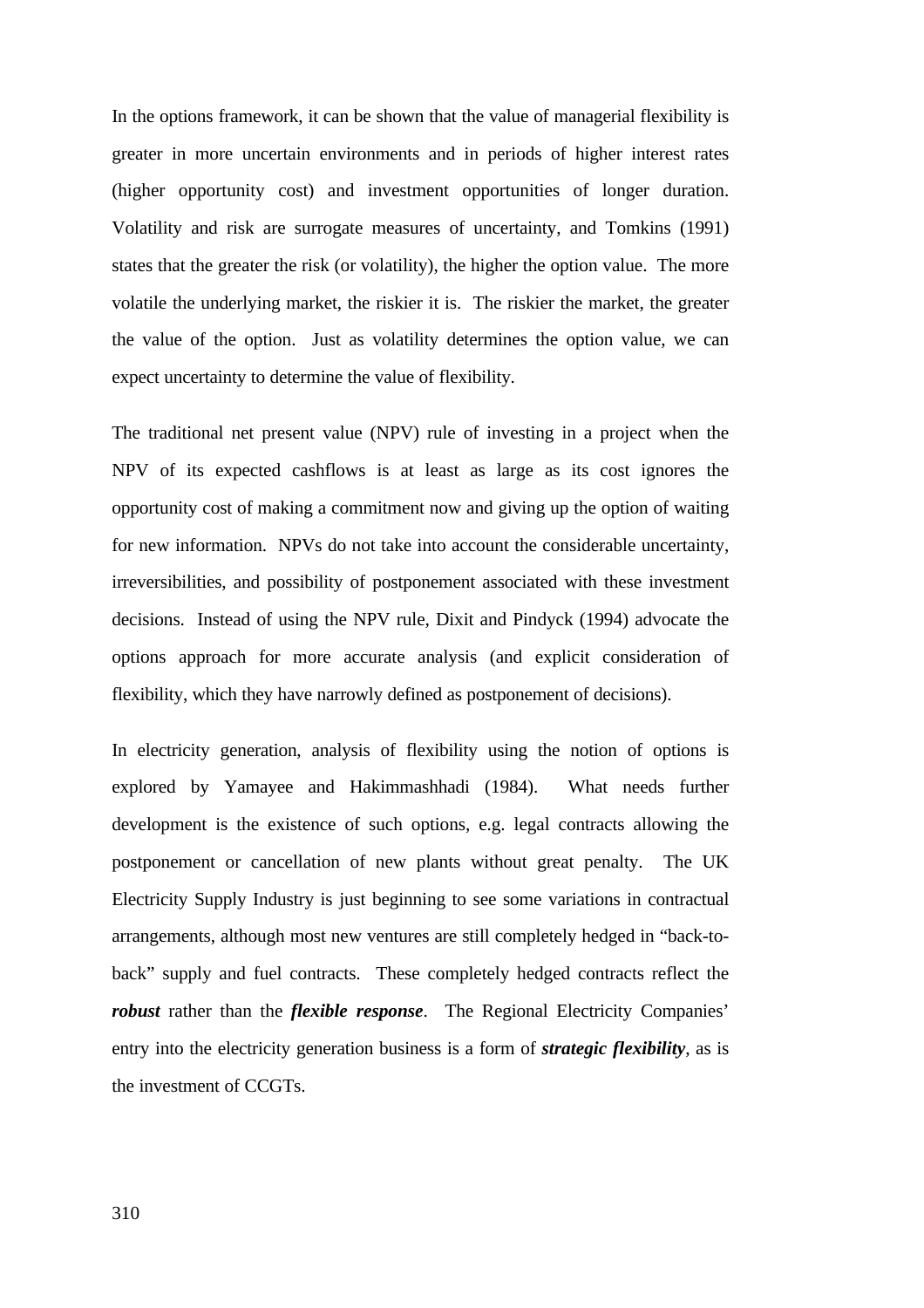Financial options are financial instruments that can be used for *hedging* purposes. Marschak and Nelson (1962) point out the difference between *hedging* and *flexibility*. One hedges because of the uncertainty and desire to avoid high variance of returns. On the other hand, one takes flexible initial actions when expecting to learn more about the world and to take advantage of that learning before making subsequent moves*.* In short, *flexibility can increase the variance of expected payoffs whereas hedging cannot*. Those who hedge are risk averse, but those who take flexible actions want high payoff. Evans (1982) also notes the difference between hedges and flexible responses. Hedges and compromises are options that make the worst outcome a little better at the expense of making the best outcome a little worse. Hedges involve a negative approach, while flexible responses cope with various unavoidable uncertainties about the future.

# **6.8 Uncertainty and Flexibility**

The relationship between uncertainty and flexibility was first formally noted by Stigler (1939). Later Marschak and Nelson (1962, page 52) state "the value of flexibility is a function of variation in price and how well that variation can be predicted before the decision is made," i.e. the specific uncertainty to which flexibility deals with and the quality of information regarding this uncertainty. Based on this relationship, they prove that the greater the uncertainty, the greater the value of flexibility. From a decision theoretic perspective, Merkhofer (1975) confirms this complementarity of uncertainty, flexibility, and learning. If learning is expected through resolution of uncertainty, reduction of uncertainty, or acquisition of additional information, flexibility provides the ability to take advantage of that learning or new information. DeGroote (1994) formally proves several properties of flexibility and "*diversity*" , a term which conveys notions of *variability*, *variety*, or *complexity*. He shows that an increase in diversity of the environment makes it more desirable to select a more flexible technology. Similarly, an increase in the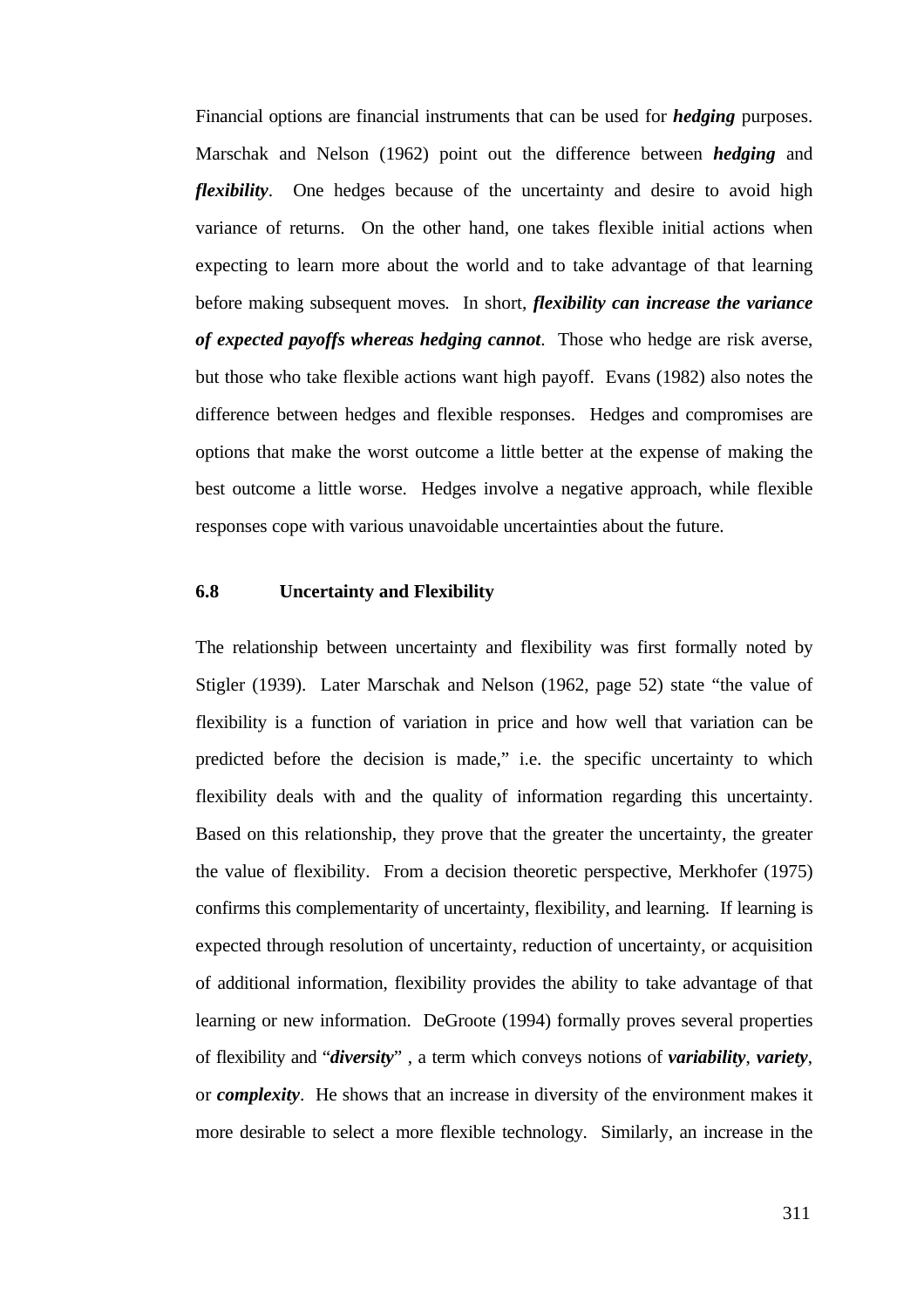flexibility of the technology makes it more attractive to operate in a more diverse environment. These properties support the relationship between uncertainty and flexibility as uncertainty encompasses diversity and complexity in the environment as well as any future unknown.

Fine and Freund (1990) suggest the use of flexible capacity to hedge against uncertainty in future demand. Flexible technology enables a firm to rapidly introduce new product models, reduce the need for interperiod inventories, and expand product scope to invade competitors' markets.

Related to uncertainty and flexibility are other concepts such as liquidity, learning, and risk which we mention now.

# **LIQUIDITY AND LEARNING**

Uncertainties of the capital market, Hart (1937) argues, require the maintenance of flexibility, more specifically known as "liquidity." Marschak and Nelson (1962) observe: the greater the uncertainty as to what investment opportunities will be next period and the more the investor expects to learn about them between today and tomorrow, the more he should be willing to pay for flexibility (liquidity).

#### **RISK AND UNCERTAINTY**

Carlsson (1989) assigns Klein's (1984) type I and type II flexibility to risk and uncertainty respectively. Type I flexibility deals with foreseeable events and as such can be built into production processes. Type II flexibility is built into organisations, the risk-taking attitudes of its people, their expectations of change, and their interactions in the long term. Firms must be alert to new opportunities for new products and processes, i.e. they must be able to rapidly respond to uninsurable changes in market conditions and unprogrammable advances in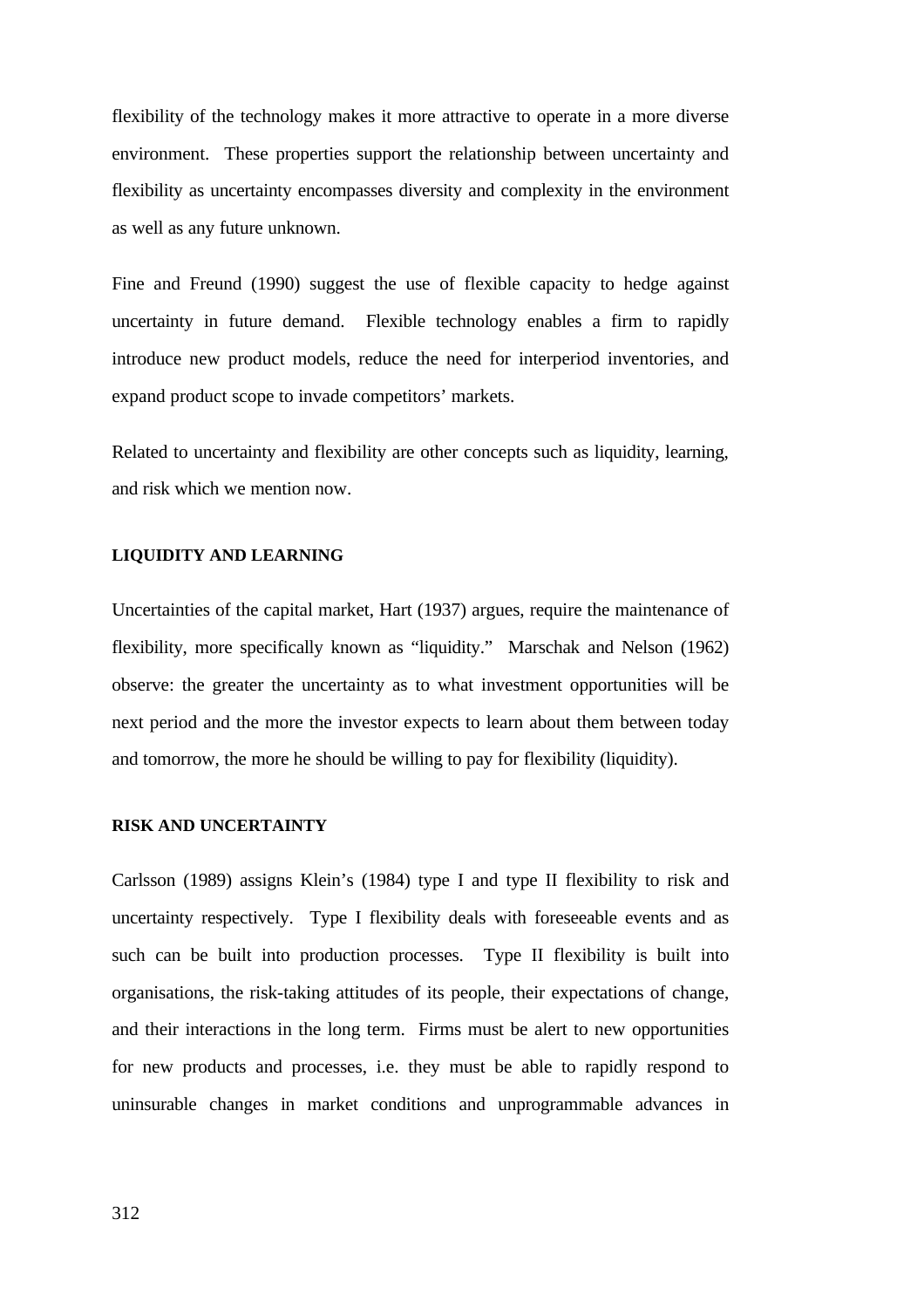technology. These two types of flexibility are not equivalent to the passive and active forms of flexibility described earlier.

### **6.9 Conditions Under Which Flexibility is Useful**

The conceptual framework reveals that flexibility is useful when there is uncertainty. We identify three kinds of uncertainties which relate to our consideration of flexibility: the *environment*, the *model*, and the decision maker (*user* of the model). Uncertainties in the environment have been described in Chapter 2 as *areas of uncertainties*, e.g. plant economics, demand, regulatory, and public opinion. Uncertainties in the model refer to the lack of completeness, accuracy, or adequacy. Uncertainties in the user refer to his unease in the model, unsureness about his own preferences, and his lack of (detailed) information.

In Chapter 2, we had proposed two ways to deal with these uncertainties: *modelling* and *flexibility*. The traditional approach of modelling uncertainties implicitly assumes *completeness* as a goal. We have earlier suggested model synthesis as a means to this end, but our subsequent investigation revealed the conceptual and technical difficulties of synthesis. In Chapter 4, we questioned the goal of completeness, whether it is indeed realistic and possible. If completeness is possible, then model synthesis and other types of rigorous modelling should eventually produce a complete model. Until then, we need to look for other ways to *compensate for that lack of completeness*. If completeness is a futile goal, then the modelling approach may not be appropriate. The close relationship between uncertainty and flexibility suggests that flexibility may be a way to compensate for lack of completeness in modelling uncertainty, i.e. *to cope with those uncertainties not captured in the model*, and *to deal with uncertainties independent of the modelling approach*.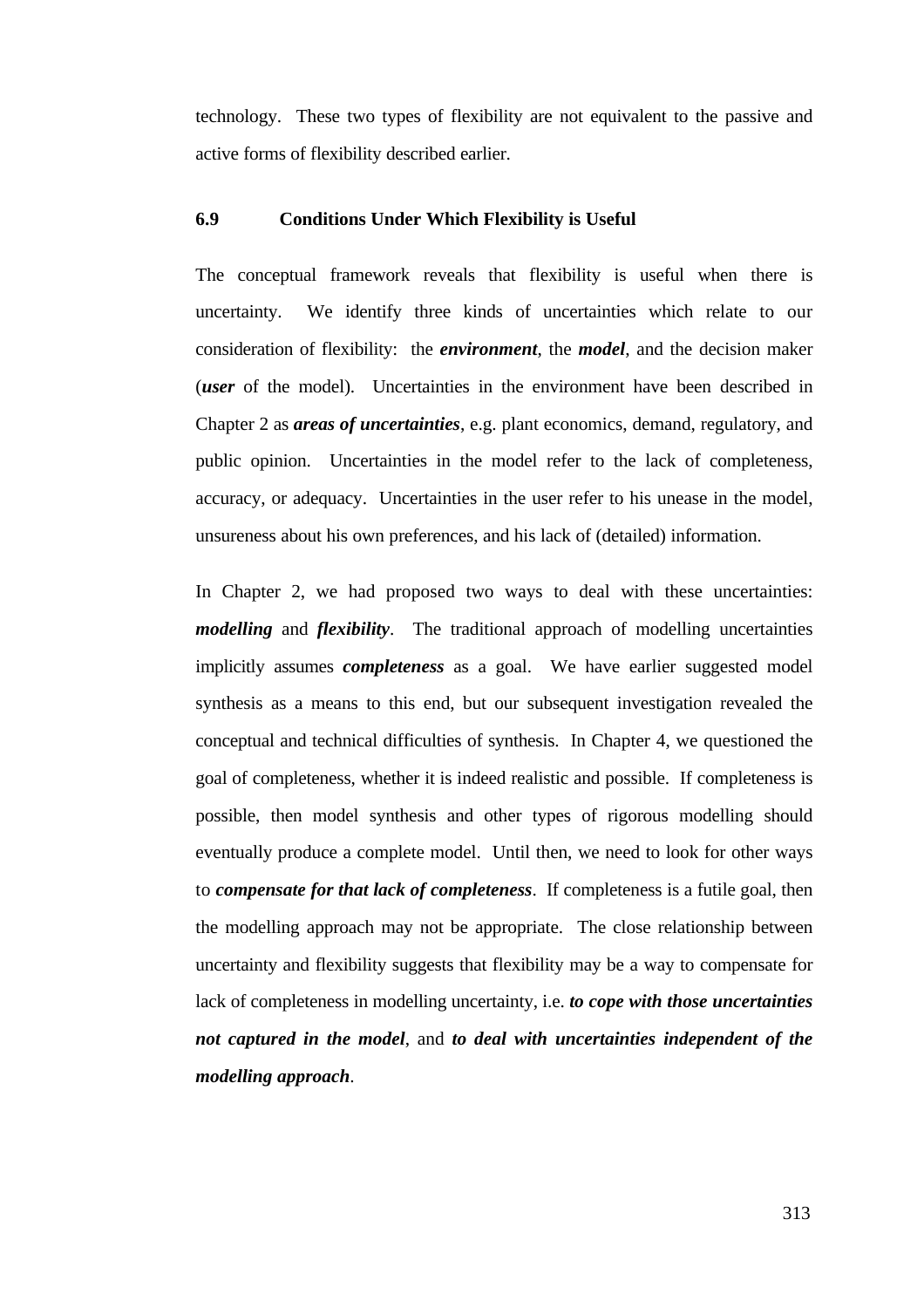We also argue that even if a model is complete, there may still exist a gap between the model and the user. In other words, the user may not have full confidence in the model and, according to our conceptual framework, may seek flexibility instead. The uncertainty external to the model, i.e. model-exogenous uncertainty, calls for that extra-model flexibility.

In Mandelbaum's (1978) terms, *"model unease"* refers to the uncertainty felt by the user regarding the model, and he argues that it motivates the consideration of flexibility, but he does not elaborate on how flexibility can be used to compensate for this unease. We distinguish between intra-model unease and extra-model unease. *Intra-model unease* refers to the lack of completeness in a model as perceived by the user, who believes that completeness can be achieved. The user may request additional sensitivity analysis to ensure the *robustness* or completeness of the model. *Extra-model unease* refers to the lack of confidence the user has in the model, regardless of his belief in model completeness. If the model is incomplete, the user may turn to *flexibility* instead. However, even if the model is complete, the user may wish to retain *flexibility* as he may not wish to rely entirely on the model. In the latter case, robustness is no longer sufficient.

Because flexibility is not a free good (Stigler, 1939), there is no point being flexible or having flexibility if it is not needed or desired. [We use the word "useful" as opposed to "desirable" and "necessary", since the difference remains a research question.] This implies that uncertainty must be important or costly enough for the consideration of flexibility. *Furthermore, there is a need to weigh the costs and benefits of flexibility, i.e. measuring flexibility*.

Flexibility can only be considered if there exists at least one other alternative other than status quo, i.e. staying in the present state or continuing with the present course of action. *Means of operationalising flexibility are given in section 6.12.*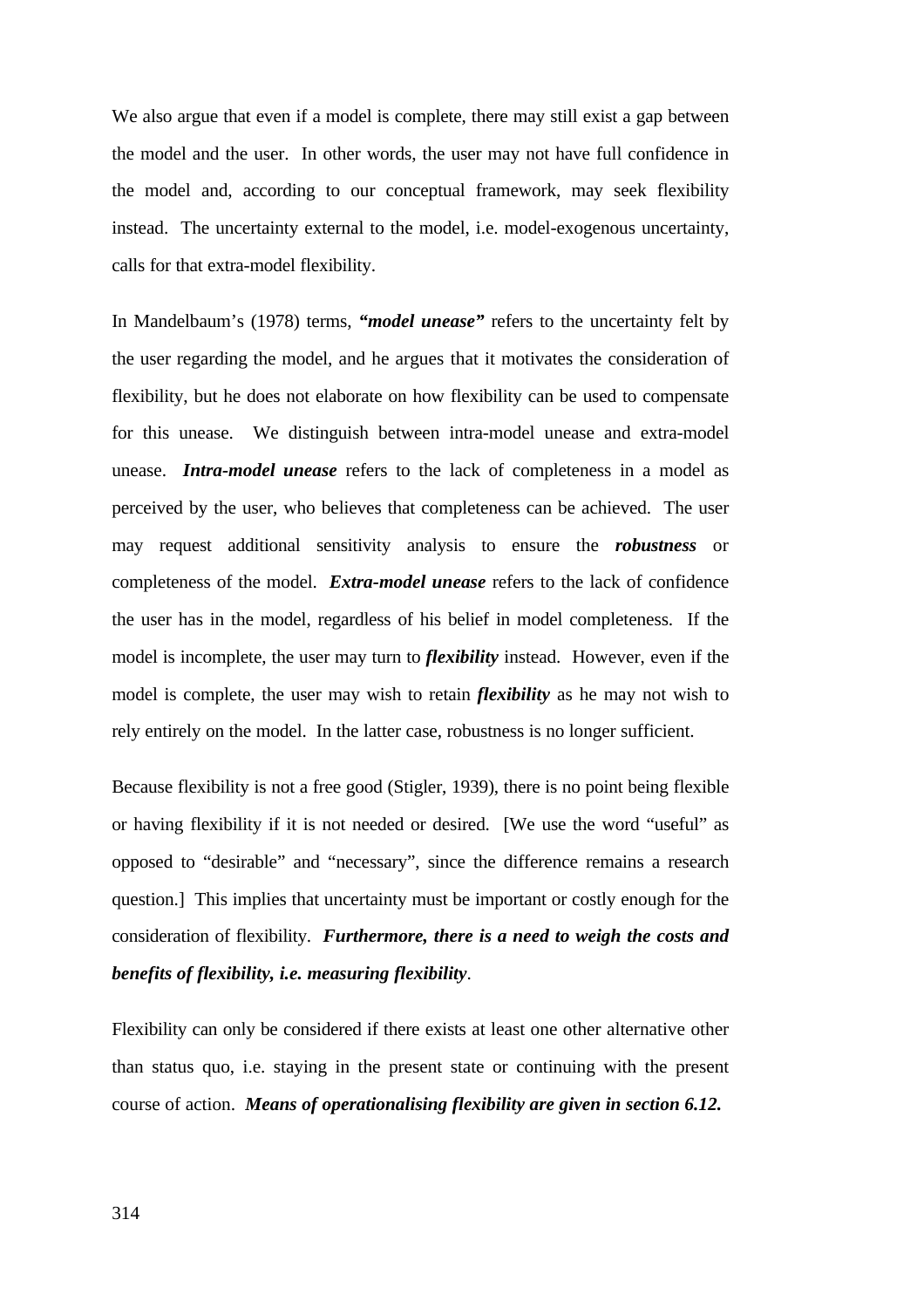In table 6.4, we translate Mandelbaum's conditions under which flexibility is not useful to their converse, i.e. *conditions under which flexibility is useful*, thereby showing that flexibility is useful to modelling uncertainty in electricity planning.

| When Flexibility is Not Useful                                                                                            | Why Flexibility is Useful for Electricity                                                                      |
|---------------------------------------------------------------------------------------------------------------------------|----------------------------------------------------------------------------------------------------------------|
| (Mandelbaum, 1978)                                                                                                        | Planning (inferred from Mandelbaum, 1978)                                                                      |
| A well modelled and solved problem                                                                                        | Presence of new types of uncertainties and<br>inadequacies of existing techniques and<br>modelling approaches. |
| The decision maker has enough faith in the                                                                                | Allowance for unexpected changes is made in                                                                    |
| model to implement results with little or no                                                                              | the form of reserve margins or plants being                                                                    |
| allowance for unexpected changes                                                                                          | built; even so this is very costly.                                                                            |
| Learning is not expected (the value of                                                                                    | Planning is a continuous process, with                                                                         |
| flexibility depends on finding out more about                                                                             | revisions to existing plants constantly being                                                                  |
| what we do not already know)                                                                                              | made as new information arises.                                                                                |
| Delays are not possible or have a detrimental                                                                             | Regulatory delays are possible and sometimes                                                                   |
| or negative impact                                                                                                        | inevitable.                                                                                                    |
| Complex situation with multiple interested<br>parties; changes are not desirable because<br>lengthy debates are necessary | While limiting changes may reduce conflict of<br>interest, it also reduces the responsiveness.                 |
| No uncertainty                                                                                                            | Uncertainty prevails in many forms.                                                                            |

#### **Table 6.4 Mandelbaum (1978)**

# **6.10 Downside of Flexibility**

The literature on flexibility is dominated by discussions of its positive aspects, giving the illusion that it is always desirable. Little has been said about its downside. In this section, we identify the *negative aspects* of flexibility and those *decision makers* who do not desire flexibility.

The two-way relationship between flexibility and uncertainty suggests that there may exist an optimal level of flexibility, beyond which more flexibility is not useful. It also suggests that too much flexibility may be harmful. Too much flexibility, e.g. too many options, may complicate the analysis and confuse the decision maker.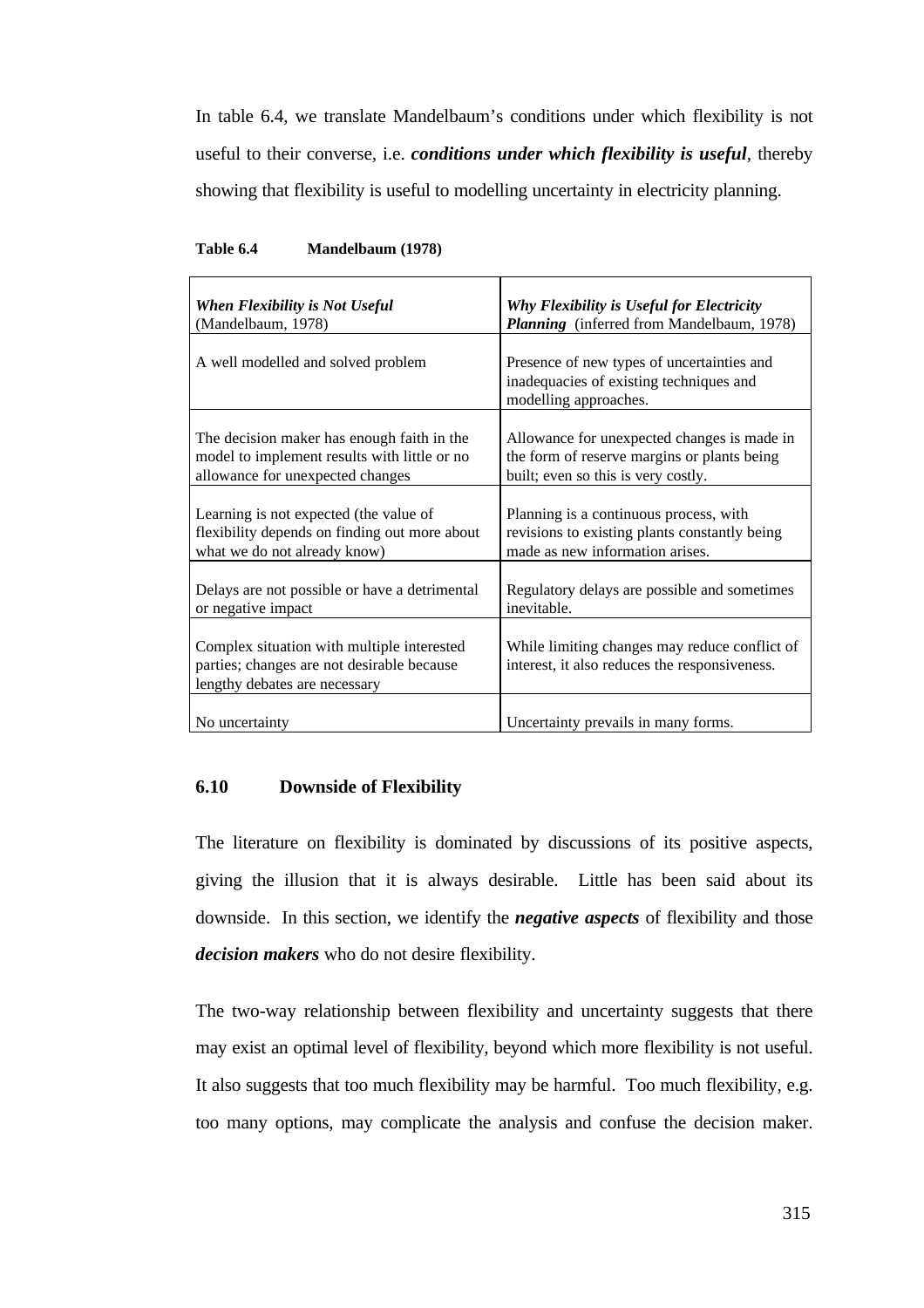The value of flexibility may follow the diminishing marginal return rule, i.e. the marginal benefit of an additional option decreases as the number of choices increases. *To assess this, we need a method of measuring flexibility and trading off its costs and benefits.*

Postponing or delaying a decision could produce discomfort, the anxiety of waiting, or greater uncertainty. There are costs associated with continuous monitoring, waiting, acquiring more information, and the regret of expired options. There are also cost penalties to small unit sizes and shorter construction periods in the form of dis-economies of scale.

Gerwin (1993) notes that increasing (product) variety leads to complexity and confusion which in turn raises overhead costs. Technological developments may make existing flexible technology obsolete. Having flexibility makes one less careful to get it "right" the first time and thus may be more costly in the long run.

The close relationship between flexibility and uncertainty merely establishes that 1) flexibility is valuable when there is uncertainty, and 2) flexibility is a way of coping with uncertainty. *There is no evidence that flexibility reduces uncertainty.* In fact, thinking about flexibility, i.e. brainstorming and permuting the number of possible choices, may create more uncertainty for the decision maker.

Even though uncertainty is not necessarily undesirable, some decision makers seek to eliminate it completely. The *intolerance of uncertainty* motivates such decision makers into early or pre-commitment to get rid of uncertainty, hence flexibility altogether. The *cautious decision maker* may prefer fewer decision choices to avoid possible mistakes and heavy responsibility. The *hesitant or indecisive individual* may want less freedom of choice to avoid having to make decisions, i.e. he prefers not to have any difficult decisions to make, especially if many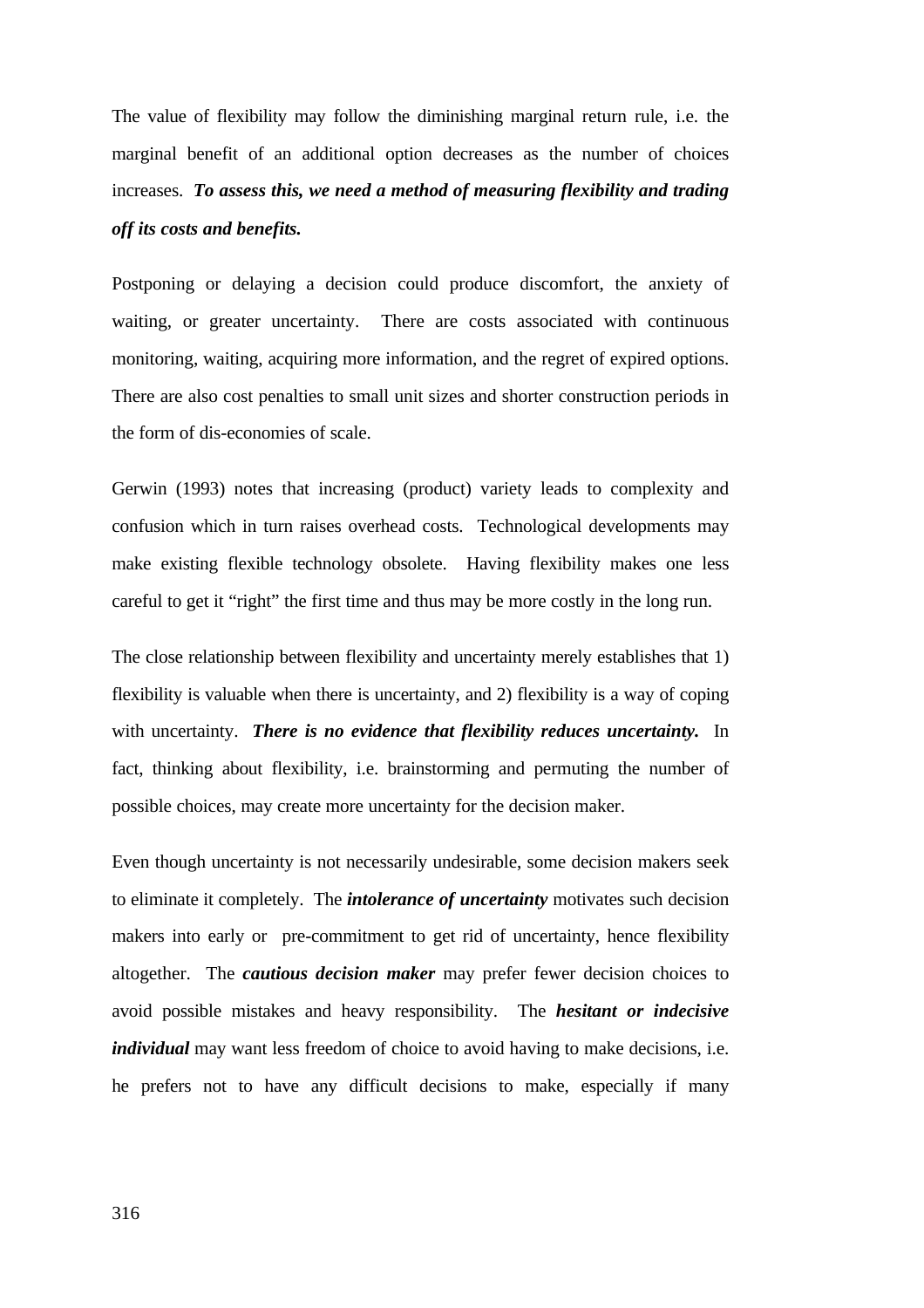possibilities exist. Hence, even under conditions of uncertainty, not everyone desires flexibility.

### **6.11 Necessary Elements to Define Flexibility**

Flexibility definitions as surveyed by Mandelbaum (1978) are all consistent. Flexibility reflects the *potential* (Slack, 1983) or the *capability to respond to change*. Equivalently, it is the

- general capacity to deal effectively with the *widest range* of possibilities;
- ability to perform well both in the old state before a change and in the new state after the change;
- ability to *switch* from the first period position to a second period position at *low cost*;
- set of *remaining* programmes after the initial choice has been made; and
- system's ability to perform *different* jobs that may occur or to perform one job under different environmental conditions.

We have described flexibility from a *system's point of view* as well as from a *decision perspective*. These two ways of viewing flexibility are equivalent, i.e. inferring one another. Collingridge (1979) shows that a system which is easy to control can be seen as a sequential decision of high flexibility. The ease in control is a function of the number of options open to the decision maker. To keep one's options open is to invest in an easily controlled system. [In Chapter 7, we see that the systems and decision views of flexibility with respect to entropy are not equivalent.]

Common across different uses and classifications of flexibility are *types of flexibility*, which are context-dependent, and *elements of flexibility*, which are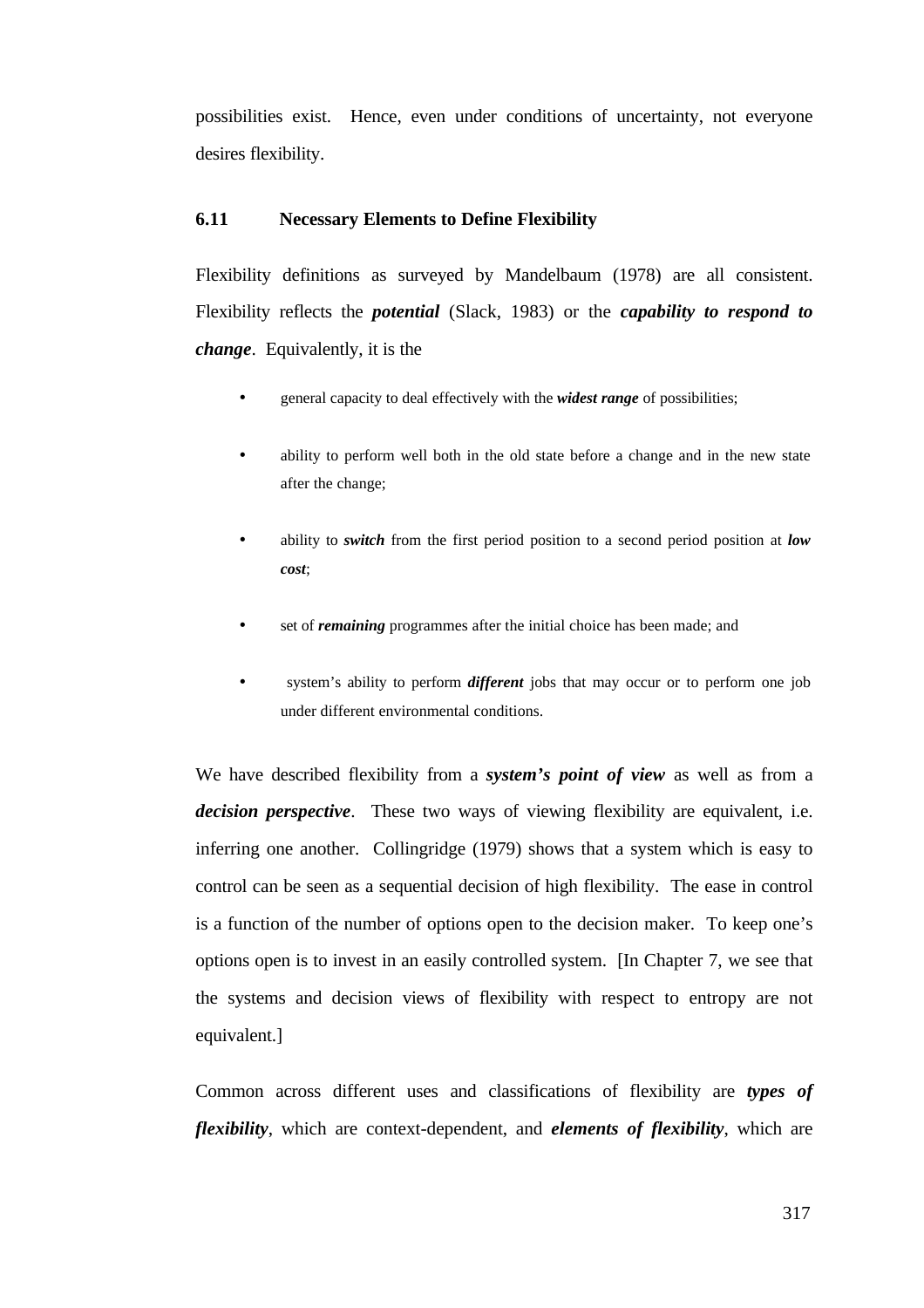context-free. Types or kinds of flexibility relate to the conditions under which it is useful. We propose an *uncertainty-flexibility mapping* to identify types of flexibility. [This is clarified and applied in Chapter 7.] For example, volume flexibility addresses demand uncertainty. Types of flexibility have been defined and used in manufacturing where it has received the most attention. It is not necessary to have different types of flexibility to use the concept. However, any discussion of flexibility should include the essential definitional elements, which many authors have proposed as seen below.

Eppink (1978) identifies three dimensions of flexibility (*types*, *aspects*, and *components*) that are not independent of each other and to-date only apply to an organisational context.

Slack (1988) gives *range* and *response* dimensions for each type of flexibility he defines. Range refers to the ability to adopt different states, while response refers to the ability to move between states. In an earlier paper, Slack (1983) gives the dimensions of *range* and *ease*, where ease is the cost and time to make the change. Cost and time are frictional elements to do with the difficulty of changing.

Gerwin (1993) stipulates three necessary elements in defining flexibility: *range*, *time*, and *discretion*. We interpret these as follows. Discretion refers to the ability and potential (and willingness) to change or fill a gap. Range refers to the number and diversity of choices available. Time refers to responsiveness, lead time, and time to change.

In addition to *range* and *time*, Schneeweiss and Kühn (1990) add five more elements: *goal*, *objective* (relates to condition), *stochastic* and not deterministic (uncertainty), evaluation of *elasticity*, and the *possibility to plan* for it. They assert that elasticity is a partial aspect of flexibility.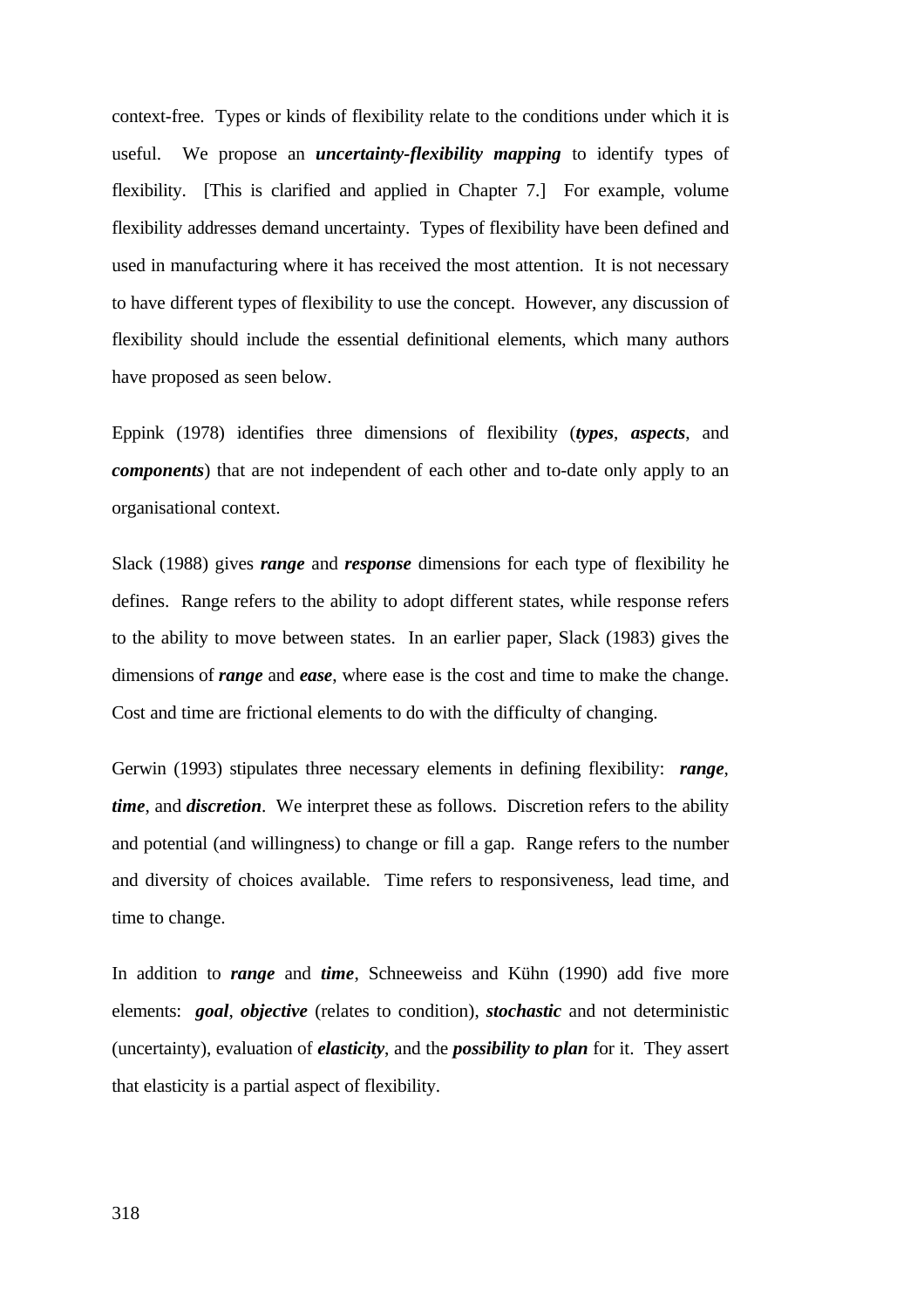The above elements of flexibility are closely related to Kogut and Kulatilaka's (1994) three conditions under which options are valuable: *uncertainty*, *time dependence*, and *discretion* (the ability to exercise and change.) Decisions depend on time, and the value of flexibility comes from investing in the capability to respond favourably to uncertain future events.

In sum, five elements appear necessary to define flexibility.

- 1) Flexibility conveys a *change*, usually in the future tense, i.e. a potential. This is implied by the transition between two states, choosing between alternatives, barriers to change, and switching cost.
- 2) Flexibility denotes more than one way of responding to change, hence the notion of *range*. Range includes the *size of choice set*, number of alternatives, the extent to which demand can be met, and levels of change.
- 3) Flexibility is different from gradual change. The *time* element is very important here, as typically we speak of a "rapid" response. Time includes responsiveness, lead time, and time to change.
- 4) The fourth element relates to the *conditions* posed in the previous section, i.e. existence of *uncertainty* and *alternatives or strategies* for the consideration of flexibility.
- 5) Inherent in the concept of flexibility is the notion of *favourability* which differentiates between the choices available. Favourability has not been addressed in the literature at all. It deserves a separate further discussion as some measures give attention only to this aspect of flexibility.

## **6.12 The Concept of Favourability**

The concept of favourability reflects the value or benefits of change. These are the positive values associated with acquiring and realising the flexibility. Favourability is what makes flexibility desirable. We move from an initial position to a new position to take advantage of the new situation and get a better outcome. We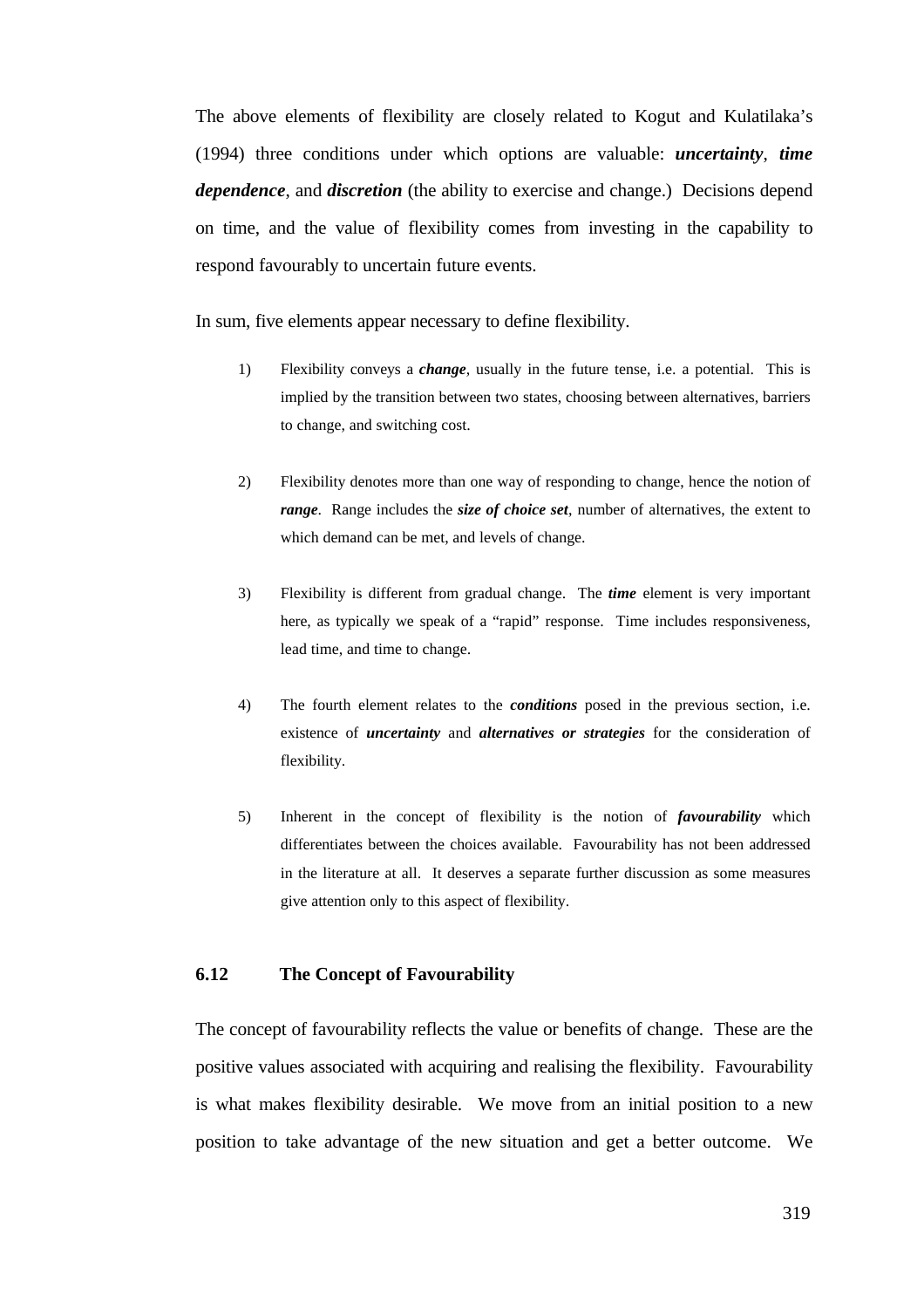move to a new position to avoid or minimise a bad outcome, such as the loss of revenue or incurring higher costs or not being able to get out of the situation. If there are several states we can move to, we will move to the one that gives the most benefit. Similarly, the choice we select in the second stage will be the one which gives the best outcome.

Favourability refers to the decision rule of value optimisation such as cost minimisation or revenue maximisation. Mandelbaum and Buzacott (1990) observe that flexibility and favourability are two separate decision criteria, requiring a trade-off between the *number of choices* and *expected value*. They suggest either to satisfice on one attribute and optimise on the other or to determine a utility function over the two attributes and then optimise on it. In the latter case, the kind of utility function depends on the underlying probability. If the probability distribution of the uncertainty is uniform, the utility function is additive on the value function and flexibility (number of choices). If the underlying probability distribution is exponential, the utility function is multiplicative. In the former case, Heimann and Lusk (1976) give a treatment of satisficing on value but maximising on flexibility.

In summary*, favourability is that aspect of flexibility which relates to value optimisation*. Besides this, the multi-faceted concept of flexibility contains other aspects, e.g. the ability to change, number of choices, and responsiveness, which may conflict with favourability.

# **6.13 Operationalising Flexibility**

The conceptual development of flexibility provides a unifying theoretical basis for its application. The operationalisation of flexibility refers to practical means of introducing or increasing flexibility into a system, in planning, or in decision making.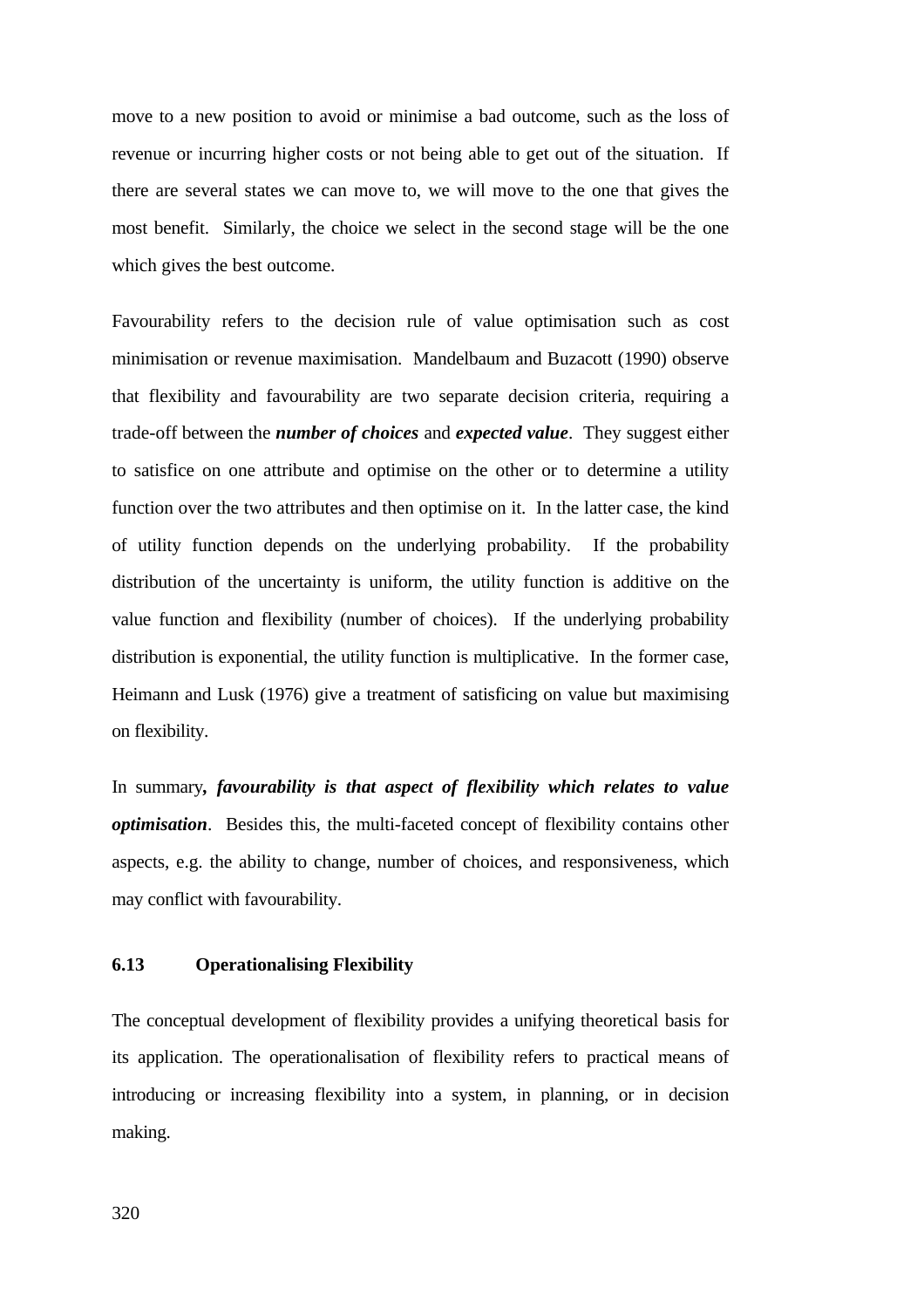We propose a distinction between two types of operationalisations, namely 1) *options,* which provide flexibility, exhibit characteristics of flexibility, or lead to more options in the future; and 2) *strategies*, which preserve, introduce, or increase flexibility as courses of action. Short lead time, modular, and small unit technologies promote flexibility by faster responsiveness, incremental additions, and limited commitment. Technical means of achieving system flexibility are listed in CIGRE (1991). Hobbs et al (1994) and Hirst (1989) give examples of operationalising flexibility by such technological options. Strategies for increasing flexibility include selecting a portfolio that contains flexible elements (Hirst, 1990), Hart's (1937) ways to preserve flexibility as summarised below, SCE's (1992) scenario planning approach mentioned in Chapter 5, and Mandelbaum's (1978) sources of flexibility and other strategies described below.

Hart (1937) advises of several ways to preserve flexibility: holding inventory to avoid uncertainty, deferring decisions until more information arrives, offsetting uncertainties through a diversified portfolio, and eliminating uncertainty by purchasing futures contracts and insurance.

# **MANDELBAUM'S SOURCES OF FLEXIBILITY**

Mandelbaum (1978) suggested six different ways to provide or increase flexibility. These sources of flexibility have also been suggested and confirmed by others such as Eppink (1978), Gustavsson (1984), and Collingridge and James (1991).

1) *Sequentiality* or *staging* limits the irreversibility of changes by dividing a decision into a sequence of decisions thus limiting the responsibility or commitment of each act. Limited commitment keeps options open and retains flexibility. Those decisions that do not need to be made immediately can be postponed. The planning process is made more frequent and decisions made more informed while simultaneously limiting the kinds of power plants committed. Legal contracts containing break clauses are more valuable for expensive capital investments than a totally irreversible signed and sealed agreement.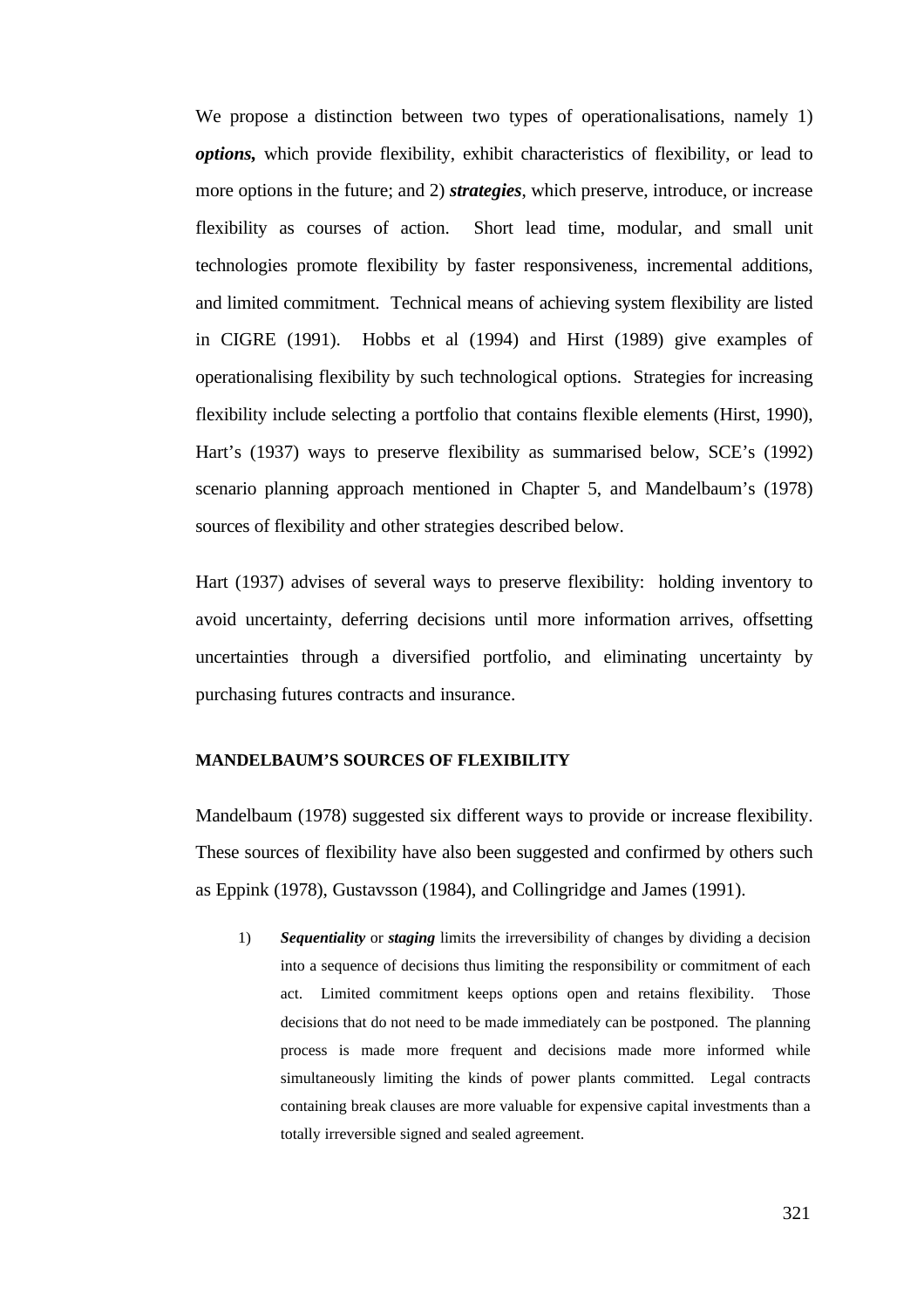- 2) *Partitioning* the action space, resources, or opportunities as time proceeds not only enlarges the choice set but also allows more elements (members of the choice set) to move freely. By dividing what seems like one capacity size decision into several decision variables, we have more control over each unit. Partitioning also gives the ability to decide sequentially. In the power industry, modular and small unit sized combined cycle gas turbine plants exemplify this kind of flexibility as they can be built incrementally. Gustavsson (1984) supports the use of standardised modular components to increase flexibility design of products and systems. Standardisation improves economy while modularity increases flexibility by the allowance of different combinations of sizes and types of technology as well as incremental additions.
- 3) *Postponement* of action gives time and opportunity to obtain more information, for uncertainties to be resolved, and new options to open up and be developed simultaneously, such as the use of temporary arrangements. This delay is not usually free, neither is the additional information free, hence the value of this information must be worth the delay. Paying a premium for the option to delay, building reserves as in uncommitted funds (thereby enlarging the choice set), etc, are all examples of postponement.
- 4) *Searching* for additional actions is a way to enlarge the choice set. One definition of flexibility is the number and variety of choices available. Option-generating techniques as described in Keller and Ho (1988) assist in the search for more solutions to a problem. This is based on the rationale that the more choices available, the more and different types of futures (uncertainties) can be met.
- 5) *Reducing the resistance to change* makes it easier and cheaper to change. This is accomplished by removing or relaxing constraints as well as lowering the cost of change. Together with the fourth source, this strategy enables decisions to be made more frequently while increasing the number and quality of options available at each point. The removal of technological barriers results in the development and availability of new plants. Removing constraints enlarges the choice set. This is equivalent to reducing lead times, cost of changing, and other barriers to change, i.e. disablers.
- 6) Diversity, as Mandelbaum's sixth source of flexibility, encompasses two notions of *variety* and *tolerance*. They increase the bearing capacity of a system, thereby meeting a broader spectrum of needs. Variety is akin to risk diversification or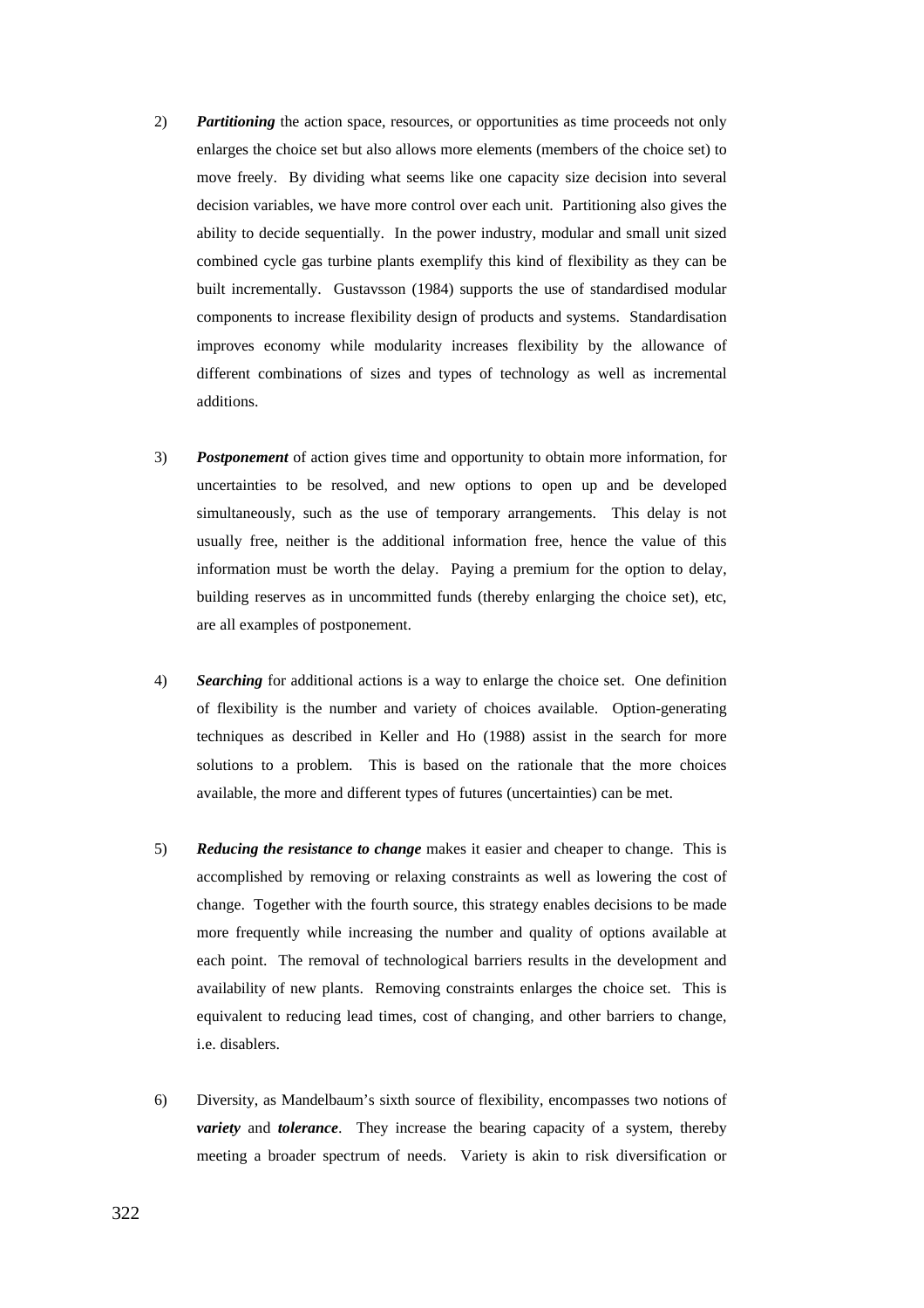having a balance of technologies. Tolerance is a way of increasing state flexibility, i.e. catering to many. Generating companies typically have a good mix of technologies by type and capacity size and timing (commission and retirement dates).

These six sources of flexibility are closely linked to the five criteria proposed by Collingridge and James (1991) for increasing flexibility in policy making. These criteria collectively *reduce the time horizons of decisions, diminish their sensitivity to individual variables*, *and increase organisational recognition of uncertainty*.

- 1) The first criterion is called *incrementalism*, as incremental development strategies translate to small commitments in stages.
- 2) *Maximum substitutability* reduces the sensitivity of decisions to individual variables.
- 3) *Maximum diversity* decreases the dependence on any fuel, hence lowering risk.
- 4) *Sophisticated monitoring and appraisal* give more information and increase responsiveness and control.
- 5) The final criterion suggests sophisticated *contingency planning* to avoid panic responses.

Likewise, Eppink (1978) offers two ways to respond to uncertainty, equivalent to two ways to increase flexibility.

- 1) *Reducing the relative impact of external changes* makes oneself less vulnerable. For example, multi-product firms with highly diversified portfolios exhibit high external flexibility or robustness.
- 2) *Increasing its response capacity* is achieved by enhancing logistic flexibility or action flexibility. This is exemplified by early warning systems, e.g. the provision of information, multi-purpose equipment, and smaller units.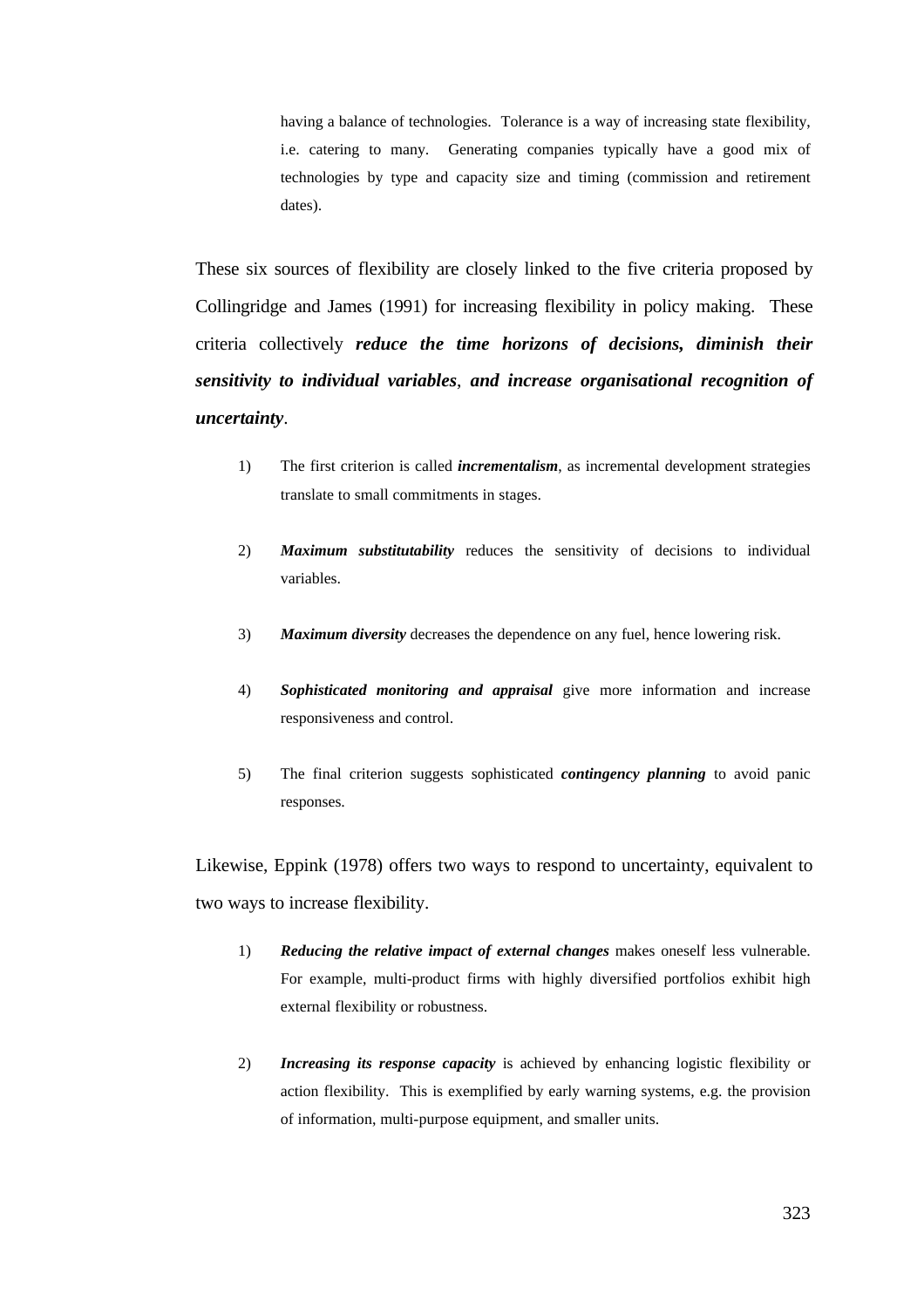In the electricity context, Yamazee and Hashimmashhadi (1984) suggest four ways to achieve flexibility, paralleling ways to reduce uncertainty.

- 1) *Shortening the lead time* to acquire a resource or plant reduces the uncertainties surrounding future conditions.
- 2) *Lowering capital costs* limits fixed financial commitment. This re-iterates Stigler's (1939) view of flexibility as the transfer of costs and resources from the fixed to the variable.
- 3) *Reducing resource sizes* lessens the risk (and commitment).
- 4) *Allowing interim or intermediate decisions* reduces the size of investments.

# **6.14 Conclusions**

We have answered the questions raised in chapters 4 and 5 by conceptual development.

- 1) First, we summarised the meaning of flexibility as elicited from an analysis of similar words. Flexibility is *the ability to easily respond to unforeseen changes in a variety of ways***.** This definition of flexibility is later validated by the conceptual framework.
- 2) Second, we examined its relationships with more established concepts and developed a *conceptual framework*.
	- a) We identified two types of flexibility (passive and active) and clarified the distinction between *flexibility and robustness*.
	- b) We discussed its role as a preferred *decision criterion* under conditions of uncertainty. This was briefly posed in Chapter 4.
	- c) We established by transitive argument the following relationships:

• *robustness as minimising risk and regret*